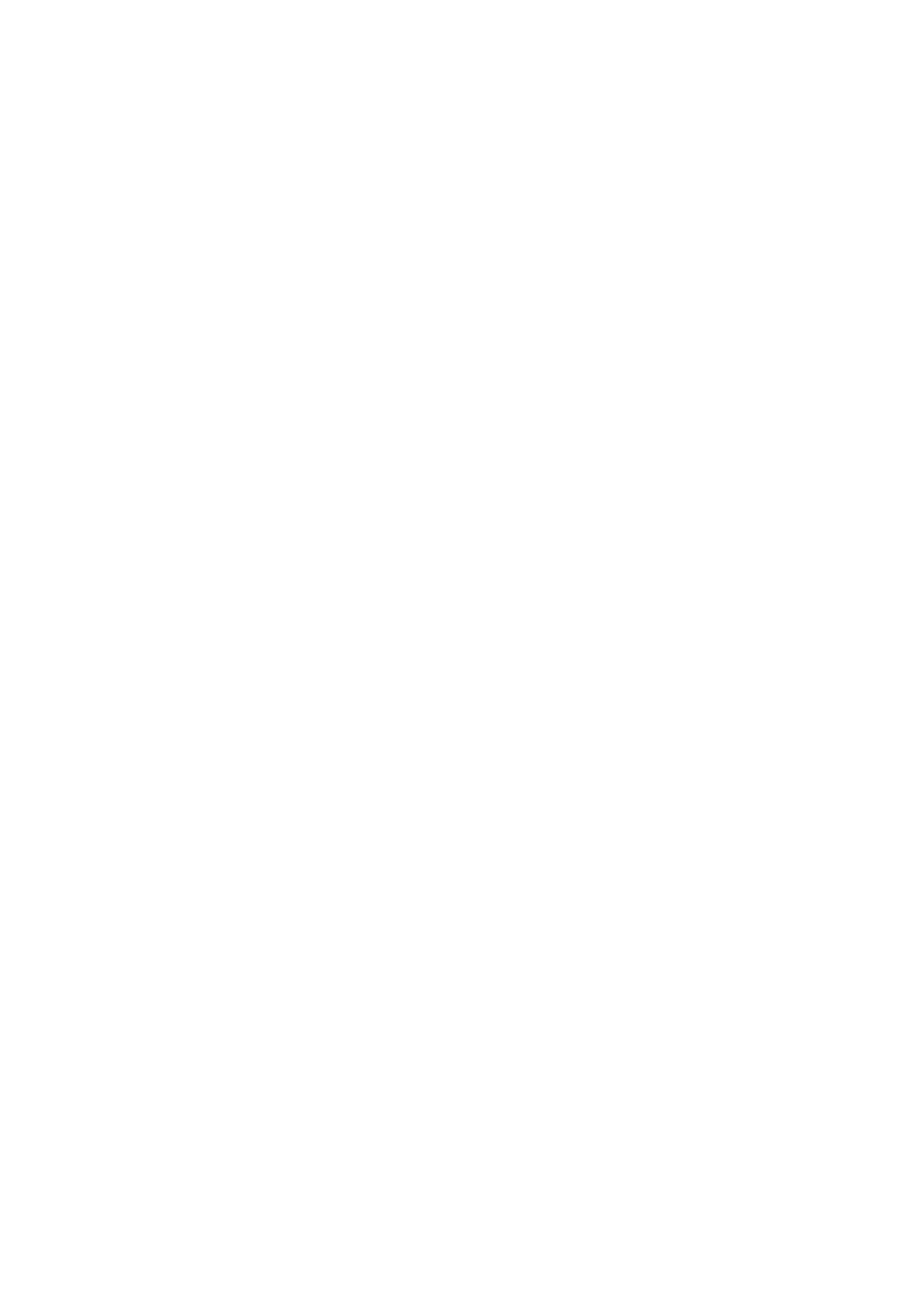| Semester                                                                           | Paper Code | Title of the paper                 | Distribution<br>Hrs per | Instructional<br>hrs./week |                          | Duration        | Maximum Marks |            |       |
|------------------------------------------------------------------------------------|------------|------------------------------------|-------------------------|----------------------------|--------------------------|-----------------|---------------|------------|-------|
|                                                                                    |            |                                    | Semester                | L                          | $\mathsf{P}$             | ESA hrs.        | CA            | <b>ESA</b> | Total |
| $\mathbf I$                                                                        | 19PMM11    | Linear Algebra                     | 108                     | 6                          |                          | 3 hrs           | 25            | 75         | 100   |
|                                                                                    | 19PMM12    | Real Analysis - I                  | 108                     | 6                          | $\overline{\phantom{0}}$ | $\zeta$ $\zeta$ | 25            | 75         | 100   |
|                                                                                    | 19PMM13    | Differential Equations             | 108                     | 6                          |                          | $\zeta$ $\zeta$ | 25            | 75         | 100   |
|                                                                                    | 19PMM14    | Topology - I                       | 126                     | 7                          | ۰                        | $\zeta$ $\zeta$ | 25            | 75         | 100   |
| $\mathbf{I}$                                                                       | 19PMM21    | Abstract Algebra                   | 108                     | 6                          | $\overline{\phantom{0}}$ | 3 hrs           | 25            | 75         | 100   |
|                                                                                    | 19PMM22    | Real Analysis-II                   | 108                     | 6                          | $\overline{\phantom{0}}$ | $\zeta$ $\zeta$ | 25            | 75         | 100   |
|                                                                                    | 19PMM23    | Topology-II                        | 126                     | $\overline{7}$             | $\overline{\phantom{0}}$ | $\zeta$ $\zeta$ | 25            | 75         | 100   |
|                                                                                    | 19PMM24    | Scientific Programming with Python | 108                     | 6                          |                          | $\zeta$ $\zeta$ | 25            | 75         | 100   |
| $\rm III$                                                                          | 19PMM31    | Complex Analysis-I                 | 126                     | 7                          | $\overline{\phantom{0}}$ | 3 hrs           | 25            | 75         | 100   |
|                                                                                    | 19PMM32    | Functional Analysis-I              | 108                     | 6                          | ۰                        | $\zeta$ $\zeta$ | 25            | 75         | 100   |
|                                                                                    | 19PMM33    | Elective-I                         | 108                     | 6                          |                          | $\zeta$ $\zeta$ | 25            | 75         | 100   |
|                                                                                    | 19PMM34    | Elective-II                        | 108                     | 6                          |                          | $\zeta$ $\zeta$ | 25            | 75         | 100   |
| IV                                                                                 | 19PMM41    | Complex Analysis-II                | 126                     | $\overline{7}$             | ٠                        | 3 hrs           | 25            | 75         | 100   |
|                                                                                    | 19PMM42    | Functional Analysis-II             | 108                     | 6                          |                          | $\zeta$ $\zeta$ | 25            | 75         | 100   |
|                                                                                    | 19PMM43    | Elective-III                       | 108                     | 6                          | $\overline{\phantom{0}}$ | $\zeta$ $\zeta$ | 25            | 75         | 100   |
|                                                                                    | 19PMM44    | Elective-IV                        | 108                     | 6                          |                          | $\zeta$ $\zeta$ | 25            | 75         | 100   |
|                                                                                    | 19PMM45    | Dissertation/Project               |                         |                            |                          |                 |               | $80 + 20$  | 100   |
|                                                                                    | 19PMM46    | Comprehensive Viva                 |                         |                            |                          |                 |               |            | 100   |
|                                                                                    |            | <b>GRAND TOTAL</b>                 | 1800                    |                            |                          |                 |               |            | 1800  |
| L: Lecture; P: Practical; CA: Continuous Assessment; ESA: End Semester Examination |            |                                    |                         |                            |                          |                 |               |            |       |

# **M.Sc. MATHEMATICS COURSE STRUCTURE & MARK DISTRIBUTION**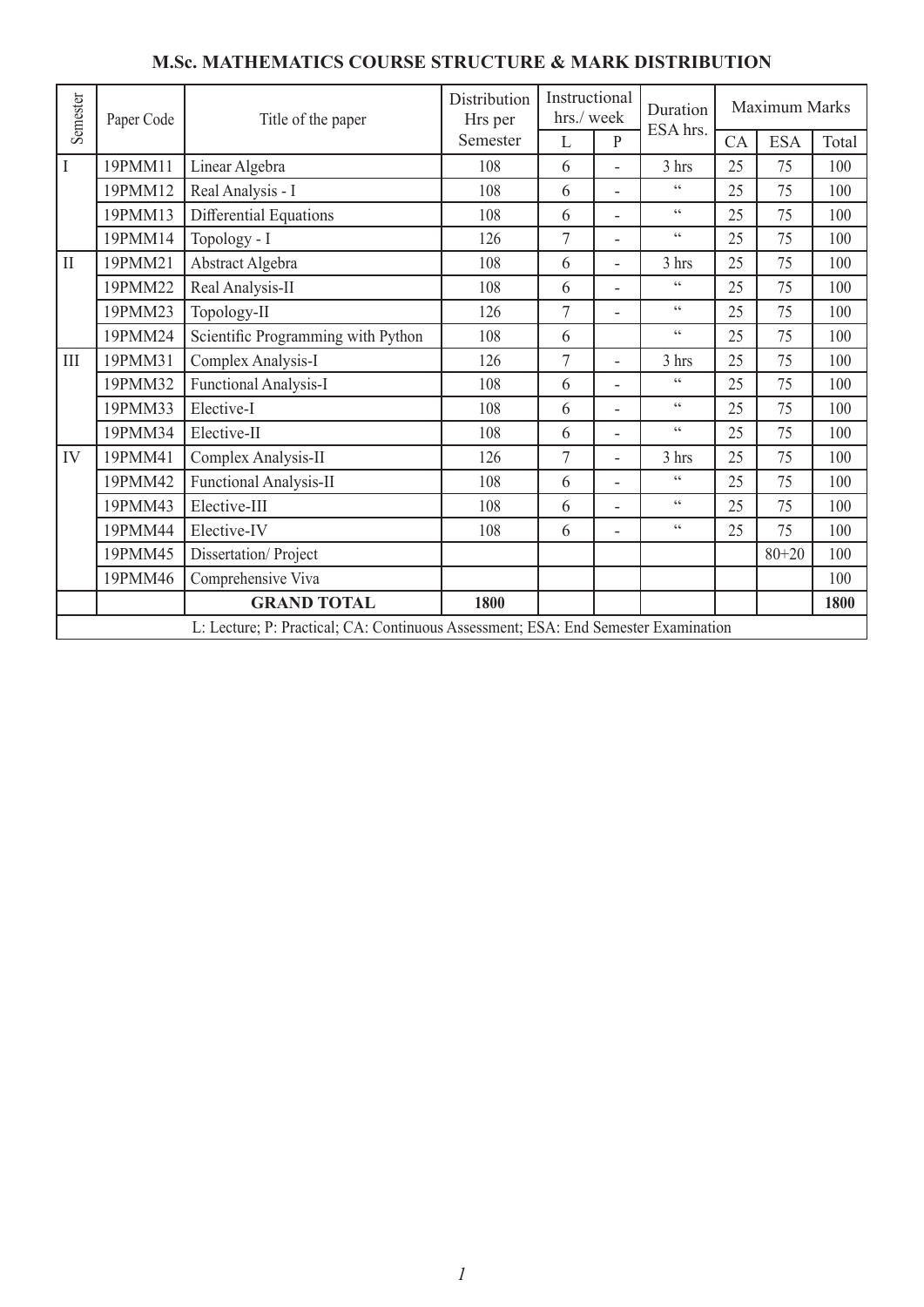### **M.Sc. MATHEMATICS** *(Revised Syllabus from 2019 Admissions)* **LIST OF PAPERS**

#### **SEMESTER– I**

19PMM11 Linear Algebra 19PMM12 Real Analysis - I 19PMM13 Differential Equations 19PMM14 Topology – I

### **SEMESTER – II**

19PMM21 Abstract Algebra 19PMM22 Real Analysis - II 19PMM23 Topology – II 19PMM24 Scientific Programming with Python

#### **SEMESTER– III**

19PMM31 Complex Analysis – I 19PMM32 Functional Analysis – I 19PMM33 Elective (One among the following) Automata Theory Probability Operations Research Algebraic Topology 19PMM34 Elective (One among the following) Geometry of Numbers Differential Geometry Graph Theory Approximation Theory

### **SEMESTER – IV**

19PMM41 Complex Analysis – II 19PMM42 Functional Analysis – II 19PMM43 Elective (One among the following) Mathematical Statistics Integral equations and Calculus of Variation Theory of Wavelets Coding Theory Field Theory Difference Equations 19PMM44 Elective (One among the following) Representation Theory of Finite Groups Category Theory Advanced Graph Theory Analytic Number Theory **Mechanics** Commutative Algebra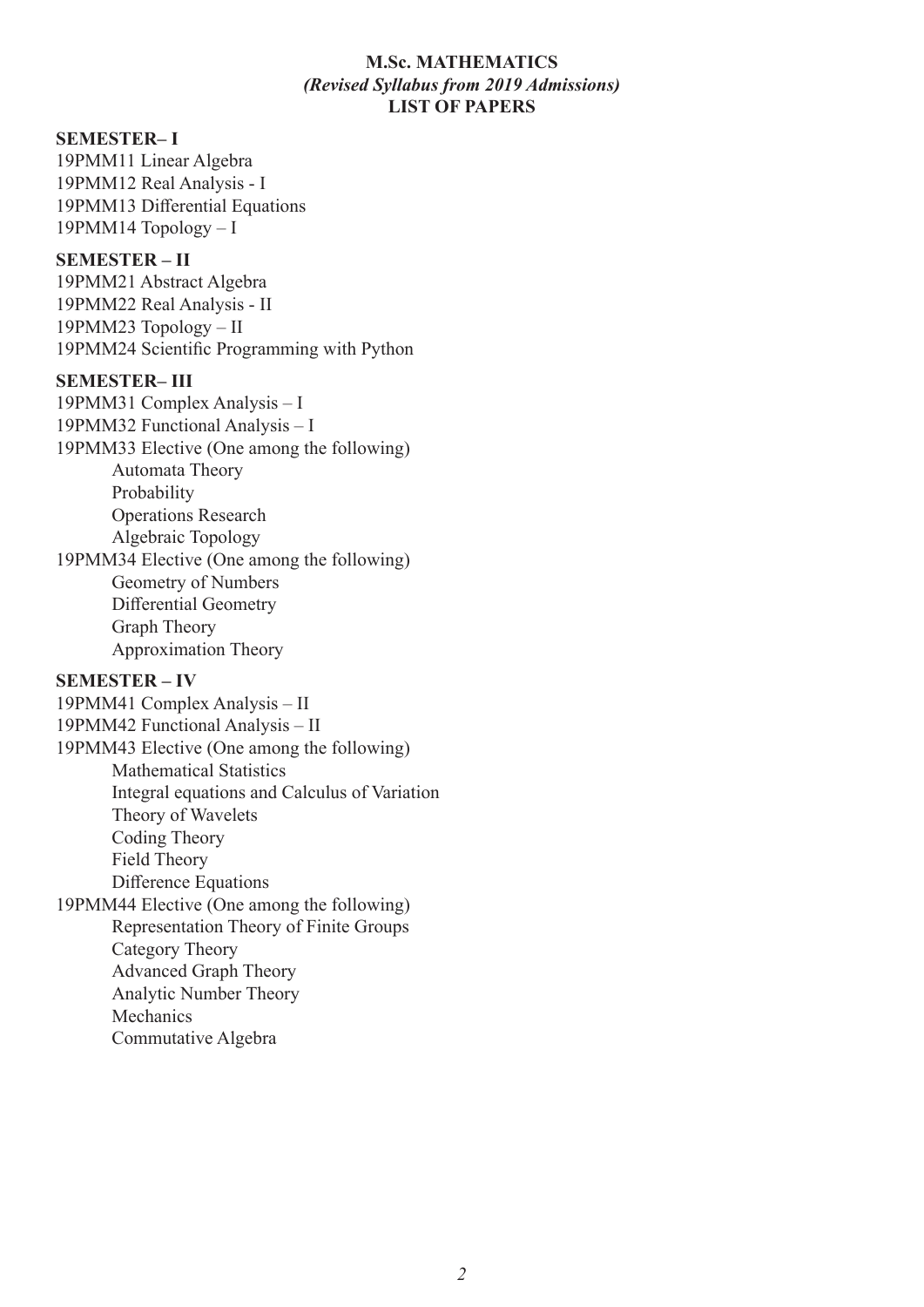# **SEMESTER I**

# **19PMM11: Linear Algebra**

# **Text**

# **Sheldon Axler, Linear Algebra Done Right 2nd Edition, Springer.**

# **Unit I**

Vector spaces: Definition, Examples and properties, Subspaces, Sum and Direct sum of subspaces, Span and linear independence of vectors, Definition of finite dimensional vector spaces, Bases: Definition and existence, Dimension Theorems.

[Chapters 1,2 of Text]

# **Unit II**

Linear maps, their null spaces and ranges, Operations on linear maps in the set of all linear maps from one space to another, Rank-Nullity Theorem, Matrix of linear map, its invetibilty. [Chapter 3 of Text]

# **Unit III**

Invariant subspaces, Definition of eigen values and vectors, Polynomials of operators, Upper triangular matrices of linear operators, Equivalent condition for a set of vectors to give an upper triangular operator, Diagonal matrices, Invariant subspaces on real vector spaces. [Chapter 5 of Text]

# **Unit IV**

Concept of generalized eigen vectors, Nilpotent operators, Characteristic polynomial of an operator, Cayley-Hamilton theorem, Condition for an operator to have a basis consisting of generalized eigen vectors, Minimal polynomial. Jordan form of an operator (General case of Cayley-Hamilton Theorem may be briefly sketched from the reference text) [Chapter 8 of Text ]

### **Unit V**

Change of basis, trace of an operator, Showing that trace of an operator is equal to the trace if its matrix, determinant of an operator, invertibilty of an operator and its determinant, relation between characteristic polynomial and determinant, determinant of matrices of an operator w.r.t. two base are the same. Determinant of a matrix (The section volumes may be omitted) [Chapter 10 of Text ]

### **References**

- 1. Kenneth Hoffman and Ray Kunze, Linear Algebra, Prentice Hall, 1981.
- 2. I.N Herstein, Linear Algebra, Wiley Eastern.
- 3. S. Kumaresan, Linear Algebra, Prentice Hal, 2000.

### **19PMM12: REAL ANALYSIS-I**

### **Texts:**

- **1. Tom M. Apostol, Mathematical Analysis, Second Edition, Narosa 1974**
- **2. Sudhir R.Ghorpade and Balmohan V. Limaye, A course In Multivariate Calculus and Analysis, Springer, 2010**

### **UNIT I**

**Functions of Bounded Variation and Rectifiable Curves**: Properties of monotonic functions, Functions of bounded variation, Total variation, Additive property of total variation, Total variation on [a,x] as a function of x, Function of bounded variation expressed as the difference of increasing functions, Continuous functions of bounded variation, Curves and paths, Rectifiable paths and arc-length, Additive and continuity of arc length, Equivalence of paths, Change of parameter.

[Chapter 6 of Text 1]

# **UNIT II**

**The Riemann-Stieltjles Integral**: The definition of Riemann-Steiltjles integral, Linear properties, Integration by parts, Change of variable in a Riemann –Stieltjes integral, Reduction to a Riemann integral, Step functions as integrators, Reduction of a Riemann-Stieltjes integral to a finite sum, Euler's summation formula, Monotonically increasing integrators, Upper and lower integrals, Additive and linearity properties of upper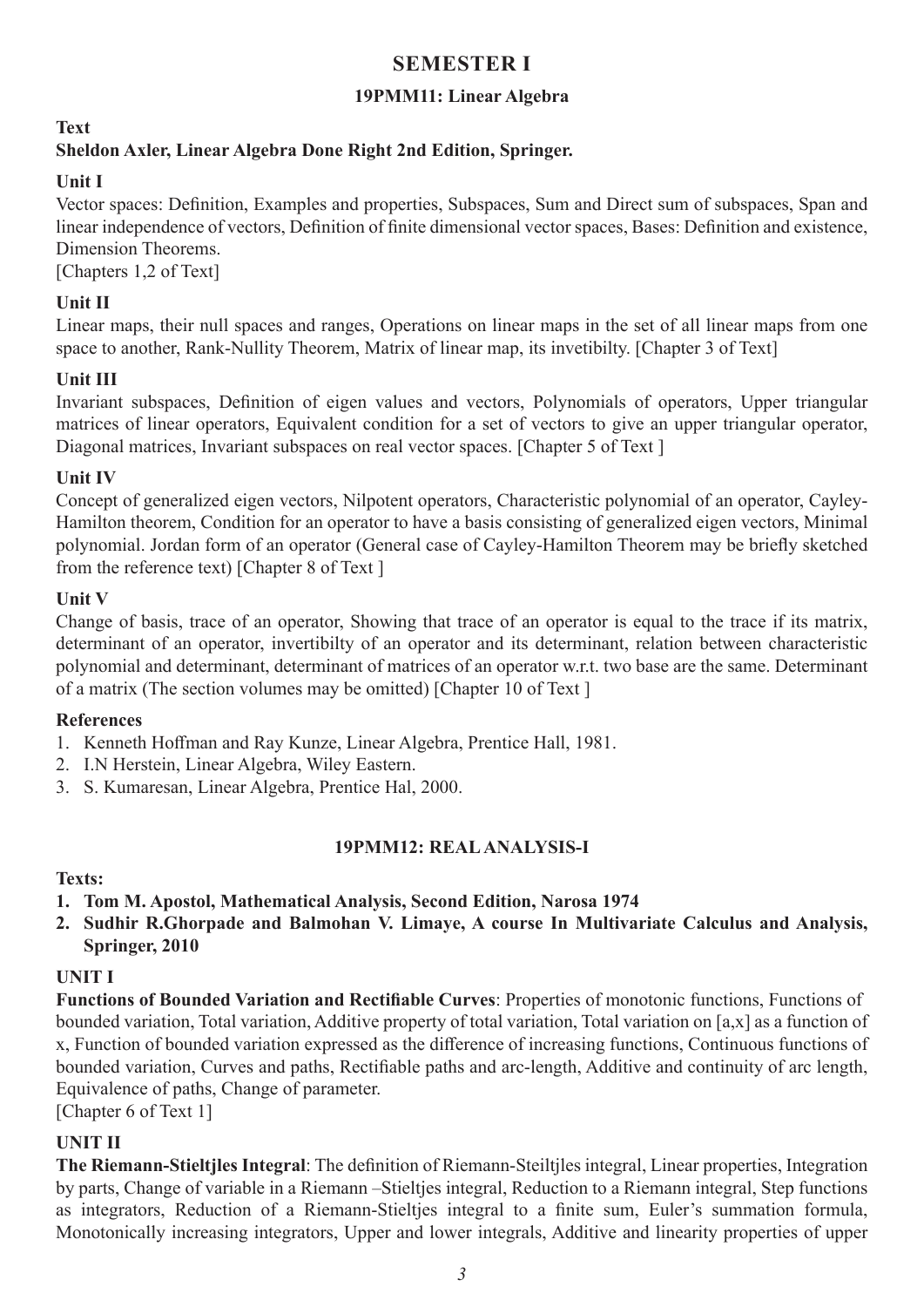and lower integrals, Riemann's condition, Comparison Theorems, Integrators of bounded variation, Sufficient conditions for the existence of Riemann-Stieltjes integrals, Differentiation under the integral sign. [Chapter 7, Sections 7.1-7.16,7.24 of Text 1]

# **UNIT III**

**Sequences of Functions**: Point-wise convergence of sequences of functions, Examples of sequences of realvalued functions, Definition of uniform convergence, Uniform convergence and continuity. The Cauchy condition for uniform convergence, Uniform convergence of infinite series of functions, Uniform convergence and Riemann-Stieltjes integration, Non-uniformly convergent series that can be integrated term by term, Uniform convergence and differentiation, Sufficient conditions for uniform convergence of a series.

[Chapter 9, Sections 9.1-9.9 except 9.7 of text 1. Do suficient problems to study the uniform convergence of sequences and series]

# **UNIT IV**

**Multivariate Calculus:** Sequences, continuity and limits. Sequences in  $\mathbb{R}^2$ , Sub-sequences and Cauchysequences, Compositions of continuous functions, Piecewise continuous functions on overlapping subsets, Characterizations of continuity, Continuity and boundedness, Continuity and convexity, Continuity and intermediate value property , Uniform continuity, Limits and continuity.

[Text 2. Sections 2.1, 2.2 (excluding Continuity and monotonicity, Continuity, Bounded Variation, Bounded Bivariation, implicit function theorem), 2.3 (Excluding Limits from a quadrant, Approaching Infinity)

# **UNIT V**

**Partial and Total Differentiation**: Partial derivative, Directional derivatives, Higher order partial derivatives, Higher order directional derivatives, Differentiability

[Text2. Section 3.1 and 3.2 excluding subsection on Implicit differentiation]

# **References:**

- **1. J.A Dieudonne, Foundations of Modern Analysis, Academic Press**
- **2. W.Rudin, Principles of Mathematical Analysis, Third Edition**
- **3. Tom M Apostol, Calculus, Volume 1, Wiley Edition.**
- **4. Tom M Apostol, Calculus, Volume 2, Wiley Edition.**

# **19PMM13: DIFFERENTIAL EQUATIONS**

# **Texts**

#### **1. G.F Simmons,** *Differential Equations (with Applications and Historical Notes),* **Tata Mc Graw-Hill 2. T.Amarnath,** *An elementary Course in Partial Differential Equations,* **Narosa**

# **UNIT 1**

Solving second order Linear Equations- The method of undetermined coefficients, The method of variation of parameters, The method of successive approximations and Picards Theorem. [Chapter 3: Sections 18,19; Chapter11: Sections 55, 56, 57 of Text 1]

# **UNIT II**

Series solutions of first order equations - ordinary point - regular singular point - Gauss's Hype geometric equations-The point at infinity, Chebyshev polynomials.

[Chapter 5: Sections 25, 26, 27, 28, 29, 30, 31 and appendix D, excluding min max property of Text 1]

# **UNIT III**

Special functions - Legendre polynomials - Bessel's functions - Gamma functions. [Chapter 6: Sections 32, 33, 34, 35 of Text 1]

# **UNIT IV**

First Order PDE - Curves and Surfaces, Genesis of first order PDE, Classifications of integrals-Linear equation of first order- Pfaffian Differential Equations- Compatible systems- Charpits equations, Jacobi's method. [Chapter 1: Section 1.1 to 1.8 of Text2]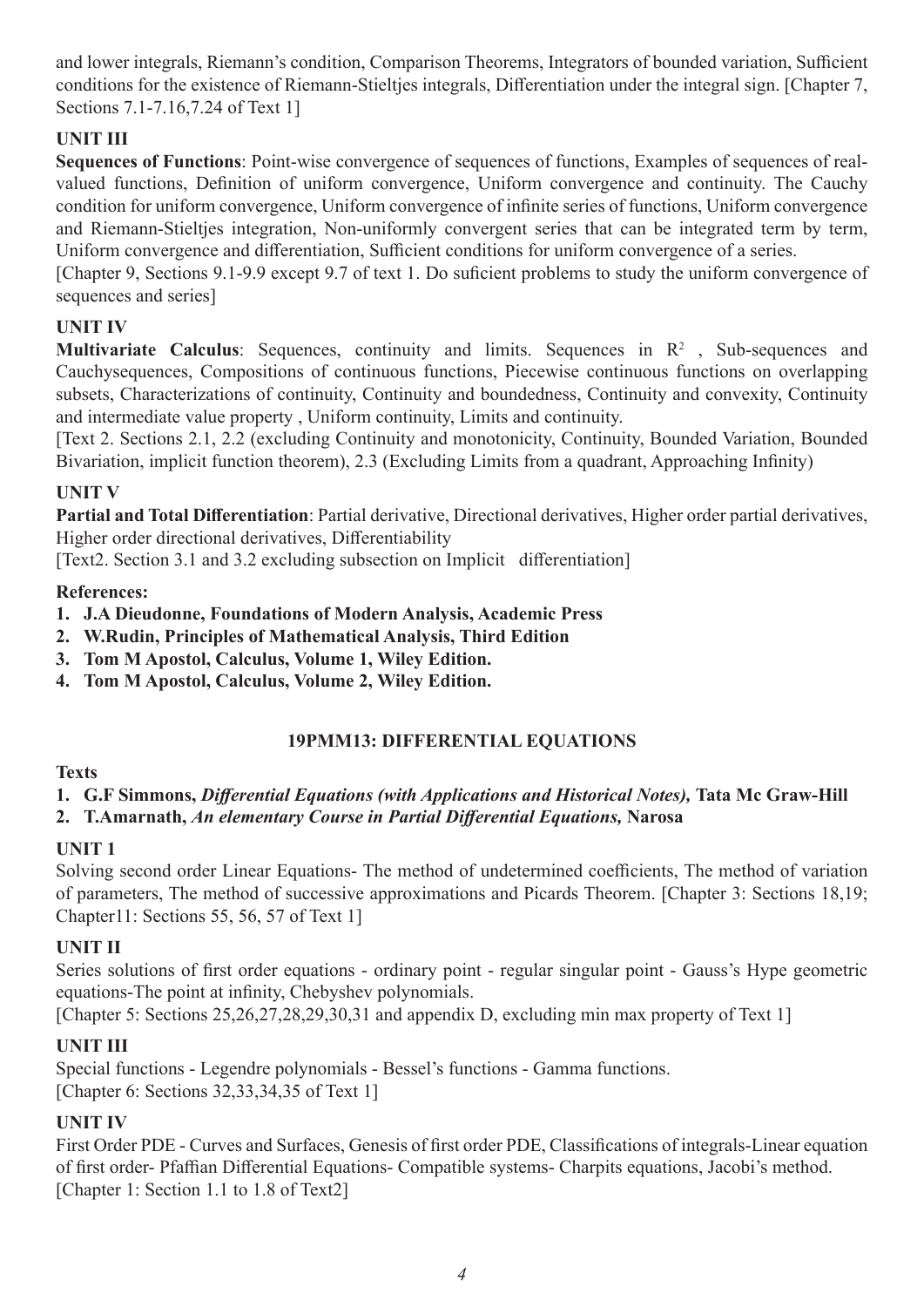# **UNIT V**

Second order PDE - Classification of second order PDE - One dimensional wave equations-Vibration of finite string - Vibration of semi infinite string - Vibrations of infinite string, Laplace equations - Boundary value problem, Maximum and minimum principles.

[Chapter 2: Sections 2.1, 2.2, 2.3.1, 2.3.2, 2.3.3, 2.4.1, 2.4.2 of Text 2]

# **References**

- **1. Iat Sneddon,***Elements of Partial Differential Equations* **(MC Graw-Hill)**
- **2. Phoolan Prasad, Renuka Raveendran,** *Partial Differential Equations* **(Wiley Eastern)**
- **3. Zahir Ahsan,** *Differential Equations and their Applications* **(Prentice Hall 1999)**
- **4. Earl A Coddington, Norman Levinson,** *Theory of Ordinary Differential Equations* **(Tata Mc Graw Hill)**
- **5. G.Birkoff and G.C Rota,** *Ordinary Differential Equations* **(Wiley and Sons- 3rd Edn (1978)).**
- **6. M.Ram Mohan Rao,** *Ordinary Differential Equations and Applications.*

# **19PMM14: TOPOLOGY I**

### **Text book:**

### **Principles of Topology by Fred H. Croom, Baba Barkha Nath Printers (India), Third Reprint 2009.**

In this course we discuss the basics of topology , based on chapters 3and 6. Students should be motivated as discussed in the first two chapters of the Text book.

### **Unit I**

Metric Spaces:-Definition, Examples, Open sets, Closed sets, Interior, closure and boundary Sections 3.1, 3.2, 3.3

### **Unit II**

Continuous functions, Equivalence of metric spaces, Complete metric spaces-Cantor's Intersection Theorem. Sections 3.4, 3.5, 3.7, Exercise 3.7(3).

### **Unit III**

Topological spaces:-Definition, Examples, Interior, Closure, Boundary, Base, Sub base, Continuity, Topological Equivalence, Subspaces.

Sections 4.1, 4.2, 4.3, 4.4, 4.5

# **Unit IV**

Connectedness and disconnected spaces, Theorems on connectedness, Connected subsets of real line, Applications of connectedness, Path connected spaces. Sections 5.1, 5.2, 5.3, 5.4, 5.5

### **Unit V**

Compact spaces, compactness and continuity, Properties related to compactness, One point compactification. Sections 6.1, 6.2, 6.3,6.4

### **References**

- **1. Gerald Buskes, Arnoud van Rooiji, Topological Spaces from Distance to Neighbourhood**
- **2. 2.James R. Munkres, Topology, PHI Learning Private Limited, Second Edition, 2009.**
- **3. Stephen Willard, General Topology, Addison-Wesley, Reading, 1970.**
- **4. G.F. Simmons, Topology and Modern Analysis, Mc Graw-Hill, New York, 13th reprint, 2010.**
- **5. J Arthur Seebach, Lynn Arthur Steen, Counter Examples in Topology, Dover Publications, 1995.**
- **6. Sheldon W. Davis, Topology, Tata Mc Graw-Hill Edition, 2006.**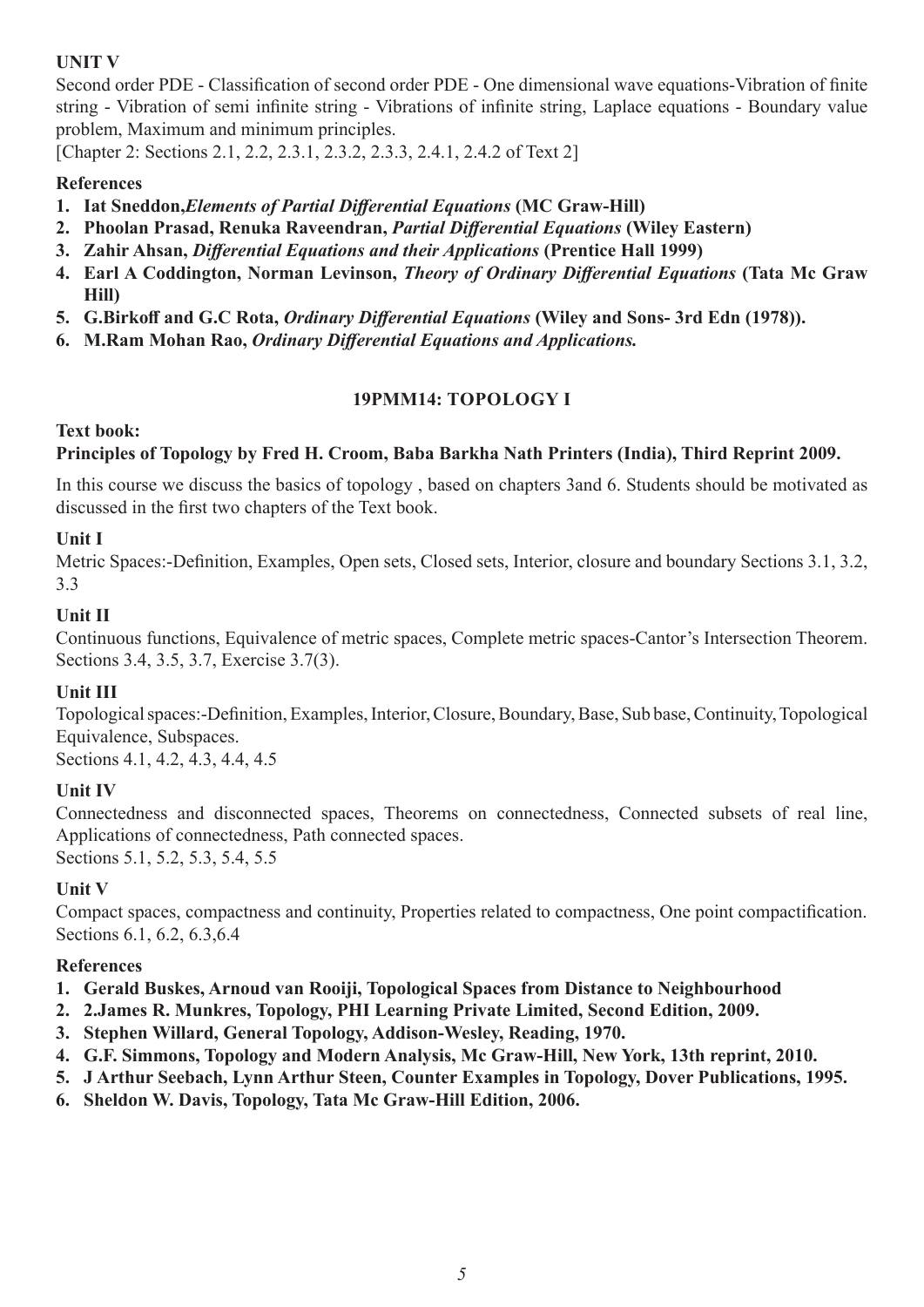# **SEMESTER II**

# **19PMM21: ABSTRACT ALGEBRA**

# **Text:**

# **J A Gallian, Contemporary Abstract Algebra, 8thEdition, Cengage Learning**.

Students are introduced to some basic ideas of abstract algebra in their previous course. Now in this course, we discuss more advanced topics of abstract algebra based on chapters 8, 9, 11, 14, 16, 17, 18, 20, 21, 32 and 33 of text. Students and teachers are advised to review the topics of group theory based on the chapters 1 to 7, 10, 12, 13 and 14 of text.

# **Unit I**

Groups, Cyclic groups, Permutation groups, Cayley theorem, Cosets, Langrange Theorem, Isomorphism, Homomorphism – Definition and examples only. (Proof of theorems in chapters 1 to 7 may be omitted) Include Excercises : Chapter 2:- 5,7,9-12,19,20,25-27,34,46. Chapter 3:-1,3,4,10,11,18,19-22,27,32- 34,42-44,48-50. Chapter4:- 1,3-11,14,21,22,29,30,55,69,71.Chapter 5:- 1-11,27-32,36-47,71,75. Chapter6:-1-5,7,14,15.Chapter 7:-1,17,22,29,30,33.

# **Unit II**

External direct product of groups – Definition and examples, properties, representing groups of units modulo n as external direct product, applications. Normal subgroups and factor groups, Application of factor groups, internal direct products, Fundamental theorem of finite abelian groups, Isomorphism classes, proof of the fundamental theorem. (Chapter 8 and 9,11) Chapter -10 review only

# **Unit III**

Sylow theorems, Conjugacy classes, the class equation, The Sylow theorems and Applications. Simple groups, examples, Non simplicity tests.(Chapter 24 and 25). Theorems 25.1, 25.2 and 25.3 and corollary 1(Index Theorem), corollary 2 (embedding Theorem) to be discussed without proof.

# **Unit IV**

Rings, Fields, Integral Domain, Characteristic of a ring, Homomorphism - Definition and Examples (chapter 12 and 13) (Proof of theorems in chapters 12 and 13 to be omitted).

Include Exercises : Chapter 12:-1-3,9,14-19,22,23,25-27,29,38,41,46,49-51.Chapter 13:-3-7,13-18,24- 26,32,35,48

Ideals, Factor rings, Prime ideals and Maximal ideals, Construction of field of Quotients, Factorization of polynomials (Chapter 14 and 15)

# **Unit V**

Factorization of polynomials, Reducibility tests, Unique factorization in Z[x](proof of theorem 17.6 of chapter 17 to be omitted) Divisibility in Integral domains-Irreducibles, Primes, Historical Discussion of Fermat's Last Theorem, Unique Factorization domains, Euclidean domains. Extension fields, Fundamental Theorem of Field Theory, Splitting fields, Zeros of irreducible polynomial. (Chapter 17,18,20 )

### **References:**

- **1. J B Fraleigh, A first course in Abstract Algebra, Seventh Edition, Pearson Education Inc.**
- **2. I N Herstein, Topics in Algebra, Second Edition, Wiley**
- **3. Neal H McCoy, Gerald J Janusz, Introduction to Abstract Algebra, sixth edition, Academic Press**
- **4. Hungerford, Algebra, Springer**

### **19PMM22: REAL ANALYSIS-II**

**Texts:** 

### **G.de.Barra, Measure Theory and Integration, New Age International Publishers, New Delhi, 1981.**

### **UNIT I**

Lebesgue Outer Measure, Measurable sets, Regularity, Measurable functions, Borel and Lebesque Measurability (Chapter 2, 2.1-2.5 of Text)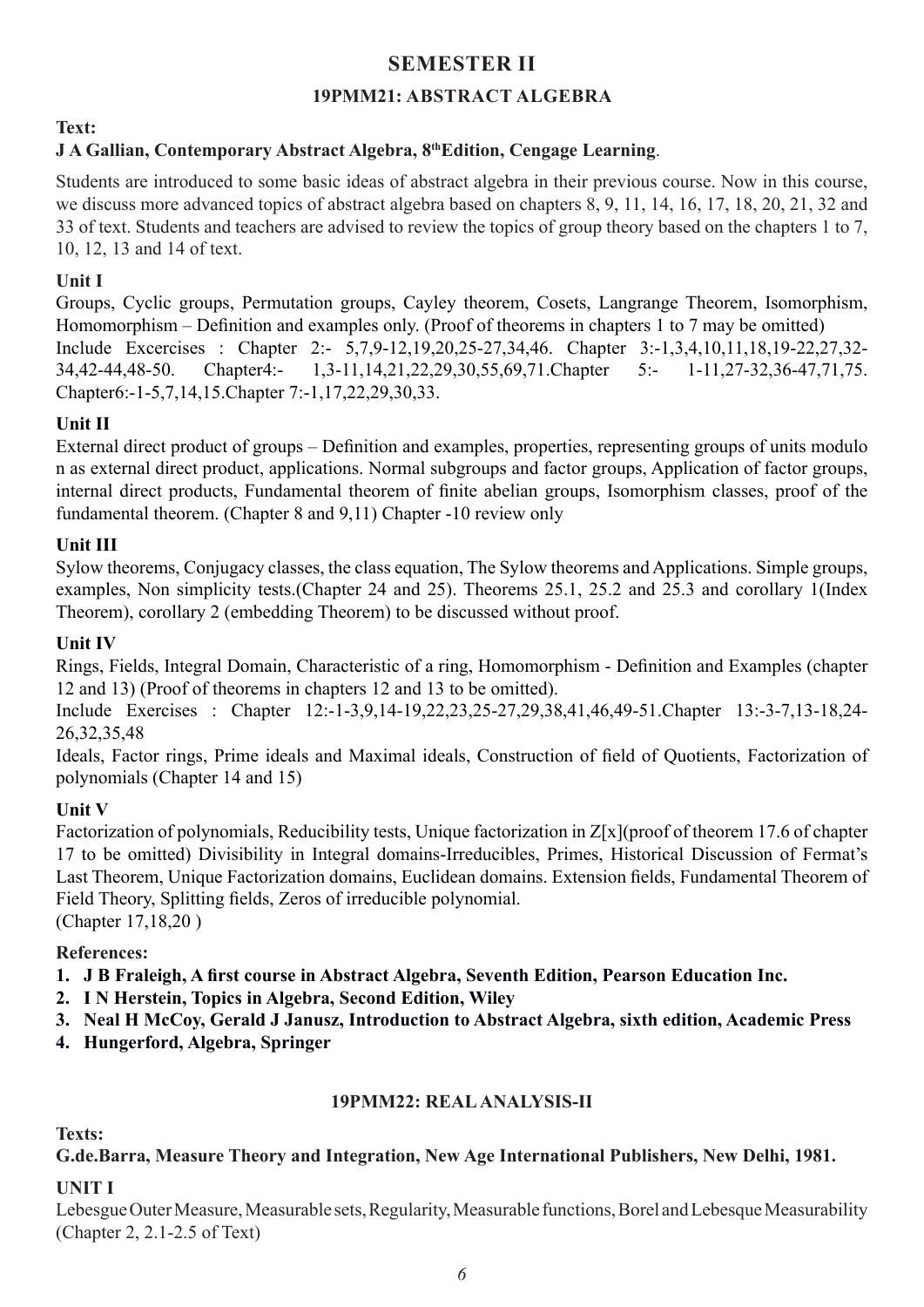# **UNIT II**

Integration of Non-negative functions, The General Integral, Integration of Series, Riemann and Lebesgue Integrals, The Four Derivatives, Lebesgue's Differentiation Theorem, Differentiations and Integration. (Chapter 3, 3.1 to 3.4, Chapter 4, 4.1, 4.4 (statements only ),4.5 of the Text)

# **UNIT III**

Abstract Measure Spaces: Measures and Outer Measures, Extension of a measure, Uniqueness of the Extension, Completion of the Measure, Measure spaces, Integration with respect to a Measure (Chapter 5, 5.1-5.6 of Text)

# **UNIT IV**

The L<sup>p</sup> Spaces, Convex Functions, Jensen's Inequality, The Inequalities of Holder and Minkowski, Completeness of  $L^p(\mu)$ .

(Chapter 6, 6.1-6.5 of Text)

# **UNIT V**

Convergence in Measure, Signed Measures and the Hahn Decomposition, The Jordan Decomposition, The Radon-Nikodym Theorem(without proof), Some Applications of the Radon-Nikodym Theorem. (Chapter 7,7.1 Chapter 8,8.1-8.4 of Text)

# **References:**

- **1. H.L.Roydon, Real Analysis, Third Edition, Mac-Millan**
- **2. W. Rudin, Real and Complex analysis, Tata Mc-Graw Hill Edition**
- **3. P.R Halmos, Measure Theory, Springer**

# **19PMM23: TOPOLOGY II**

**Text book I** : Principles of Topology by Fred H. Croom, Baba Barkha Nath Printers (India), Third Reprint 2009.

**Text book II**: Topology by Sheldon W. Davis, Tata Mc Graw-Hill Edition, 2006.

Unit I Product and Quotient spaces:- Finite and arbitrary products, Comparison of topologies, Quotient spaces. Sections 7.1, 7.2, 7.3, 7.4 of Text I, (Alexander sub basis theorem and Theorem 7.11 excluded).

Unit II Separation axioms: $T_{0}$ , $T_1$  and  $T_2$ -spaces, Regular spaces, Normal spaces, Separation by continuous functions

Sections 8.1, 8.2, 8.3, 8.4 of Text I

**Unit III** Convergence, Tychnoff 's Theorem Chapter 16, Theorem 18.21 and Theorem 18.22 of Text II

Unit IV Algebraic topology:- The fundamental group, The fundamental group of S<sup>1</sup>. Sections 9.1, 9.2, 9.3 of Text I

**Unit V** Examples of fundamental groups, The Brouwer Fixed Point Theorem. Sections 9.4 and 9.5 of Text I

# **References**

- **1. Gerald Buskes, Arnoud van Rooiji, Topological Spaces from Distance to Neighbourhood**
- **2. James R. Munkres, Topology, PHI Learning Private Limited, Second Edition, 2009.**
- **3. Stephen Willard, General Topology, Addison-Wesley, Reading, 1970.**
- **4. G.F. Simmons, Topology and Modern Analysis, Mc Graw-Hill, New York, 13th reprint, 2010.**
- **5. J Arthur Seebach, Lynn Arthur Steen, Counter Examples in Topology, Dover Publications, 1995.**
- **6. Sheldon W. Davis, Topology, Tata Mc Graw-Hill Edition, 2006.**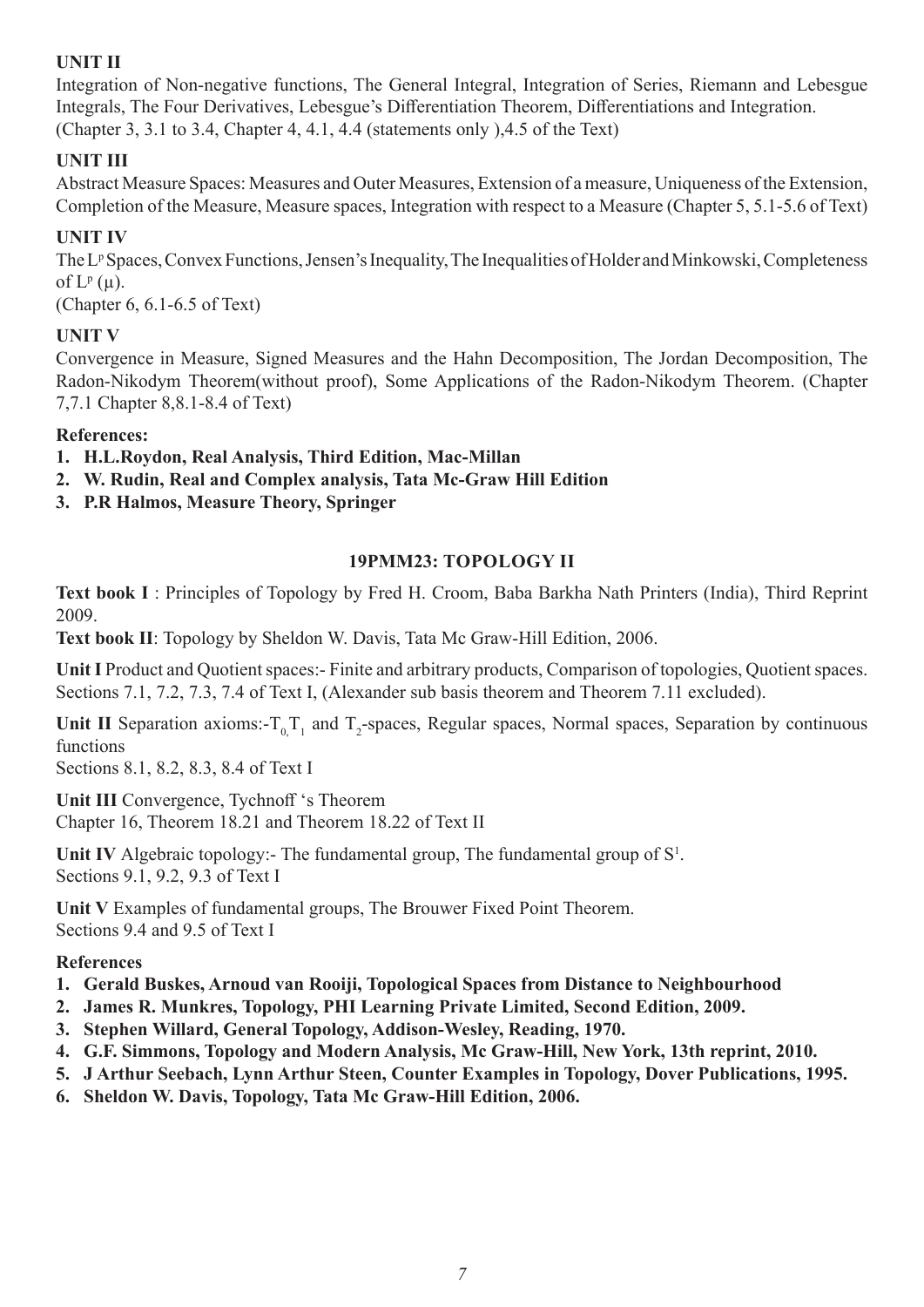# **19PMM24: SCIENTIFIC PROGRAMMING WITH PYTHON**

### **Text books**:

1. Jaan Kiusalaas, *Numerical Methods in Engineering with Python3*, Camdbridge University Press.

2. Amit Saha, *Doing Math with Python*, No Starch Press, 2015.

# **Unit I**

This unit is based on sections 1.1 to 1.5 of text 1. Even though some of the materials may be familiar to students, a quick review should be given as in the sections. For a detailed review it is recommended to consider chapters 4,5,6,8 and 9 of reference text 1. Importance should be given for defining functions and importing functions from modules.

# **Unit II**

Visualizing Data with Graphs - learn a powerful way to present numerical data: by drawing graphs with Python. The unit is based on Chapter 2 of Text 2. The sections Creating Graphs with Matplotlib and Plotting with Formulas must be done in full. In the section Programming Challenges, the problems Exploring a Quadratic Function Visually, Visualizing Your Expenses and Exploring the Relationship Between the Fibonacci Sequence and the Golden Ratio must also be discussed.

# **Unit III**

The unit is based on chapters 4 and 7 of Text 2. Here we discuss Algebra and Symbolic Math with SymPy and Solving Calculus Problems. In Chapter 4 the sections Defining Symbols and Symbolic Operations, Working with Expressions, Solving Equations and Plotting Using SymPy should be done in full. In the section Programming Challenges, the problems Factor Finder, Graphical Equation Solver, Summing a Series and Solving Single-Variable Inequalities also should be discussed.

In chapter 7, some problems discussed namely, Finding the Limit of Functions, Finding the Derivative of Functions, Higher-Order Derivatives and Finding the Maxima and Minima and Finding the Integrals of Functions are to be done. In the section Programming Challenges, the problems Verify the Continuity of a Function at a Point, Area Between Two Curves and Finding the Length of a Curve also should be discussed.

# **Unit IV**

Gauss Elimination Method (excluding Multiple Sets of Equations), LU Decomposition Methods (Doolittle's Decomposition Method only).

[Sections 2.2, 2.3 of Text 1]

Interpolation and curve fitting- Polynomial interpolation- Langrange's Method, Newton's Method.

[Sections 3.1 and 3.2 of Text 1]

Roots of Equations - Method of Bisection and Newton-Raphson Method. [Sections 4.1, 4.3 and 4.5 of Text 1]

# **Unit V**

Numerical Integration - Newton-Cotes Formulas - Trapezoidal rule, Simpson's rule and Simpson's 3/8 rule. [Sections 6.1 and 6.2 of Text 1] Initial Value Problems - Euler's Method

[Sections 7.1 and 7.2 of Text 1]

(For more problems visit https://www.nostarch.com/doingmathwithpython/, https://doingmathwithpython. github.io/author/amit-saha.html and https://projecteuler.net/.)

- 1. The course is aimed to give an introduction to mathematical computing, with Python as tool for computation.
- 2. The students should be encouraged to write programs to solve the problems given in the sections as well as in the exercises.
- 3. The end semester evaluation should contain a theory and a practical examinations.
- 4. The duration of the theory examination will be 3 hours, with a maximum of 50 marks. One question out of two from each unit has to be answered. Each question carries 10 marks.
- 5. In the question papers for the theory examination, importance should be given to the definition, concepts and methods discussed in each units, **and not for writing long programs.**
- 6. Practical examination shall also be of 2 hours duration for a maximum of 25 marks with 5 questions carrying equal marks.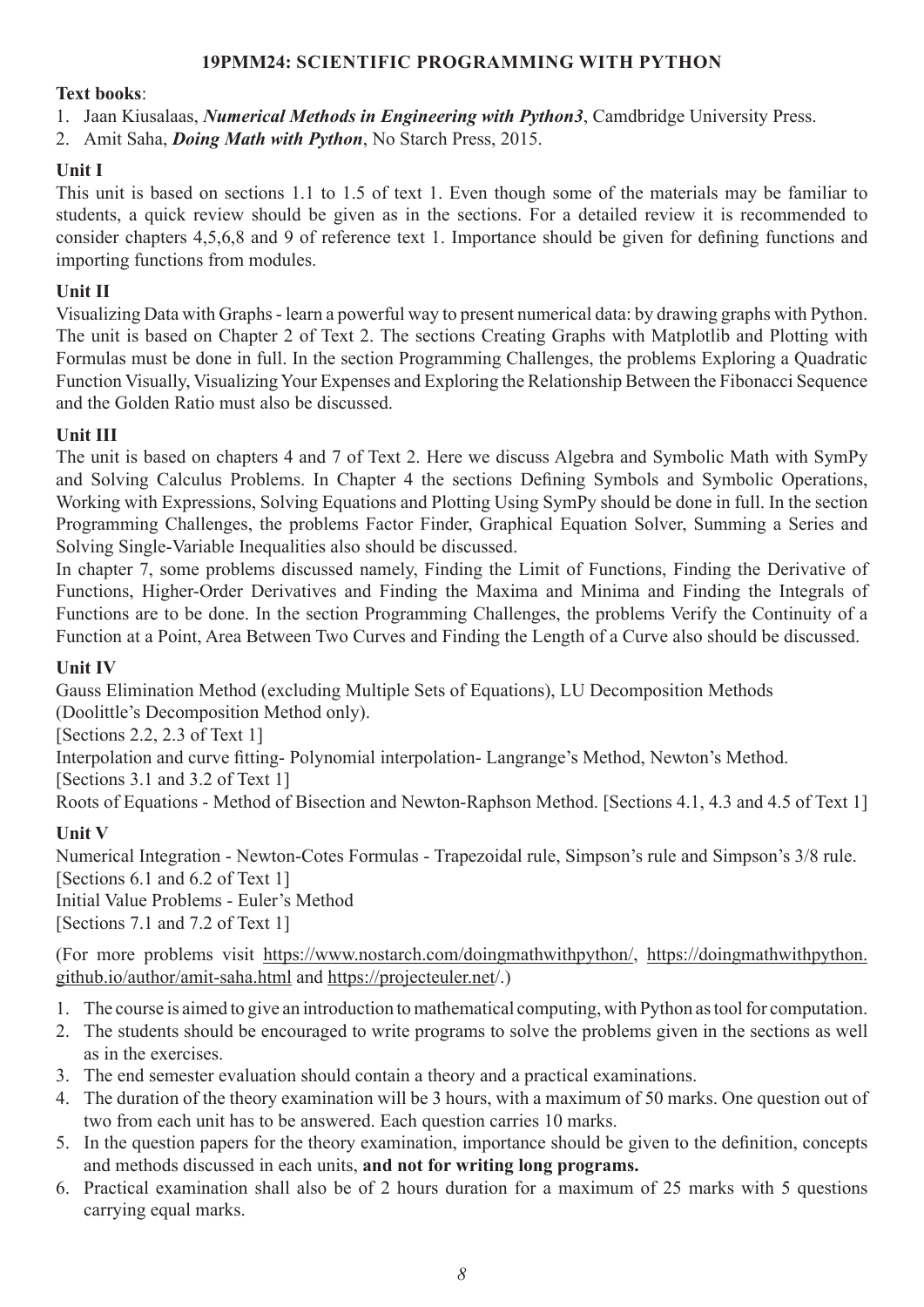- 7. Continuous evaluation follows the pattern 5 marks for attendence, 10 marks for the internal examination(theory) and 10 marks for the practical record. The record should contain at least 20 programs.
- 8. Practice of writing the record should be maintained by each student throughout the course and it should be dually certified by the teacher-in-charge/internal examiner and evaluated by the external examiner of practical examination.

#### **References**

- 1. Vernon L. Ceder, *The Quick Python Book*, Second Edition, Manning.
- *2. NumPy Reference Release 1.12.0*, Written by the NumPy community. (available for free download at https://docs.scipy.org/doc/numpy-dev/numpy-ref.pdf)
- 3. S. D. Conte and Carl de Boor, *ELEMENTARY NUMERICAL ANALYSIS An Algorithmic Approach*, Third Edition, McGraw-Hill Book Company.
- 4. S.S. Sastry, *Introductory Methods of Numerical Analysis*, Fifth Edition, PHI.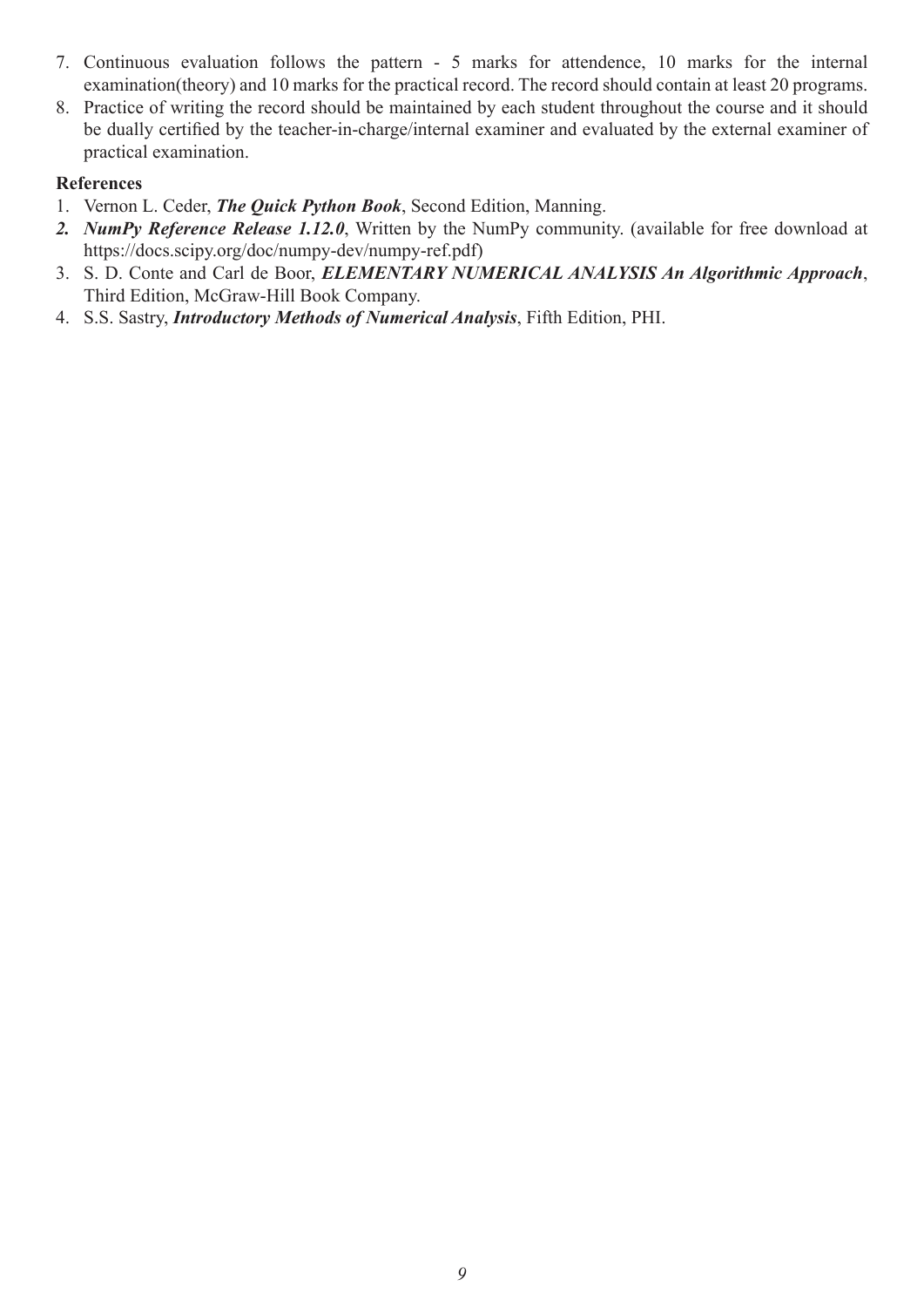# **SEMESTER III**

# **19PMM31: COMPLEX ANALYSIS – I**

# *Text: John. B. Conway, Functions of Complex Variables, SpringerVerlag, New York, 1973. (Indian Edition: Narosa)*

# **UNIT I**

Elementary properties and examples of analytic functions, Power series, Analytic function, Riemann Stieltjes integrals.

(Chapter 3 Sections 1, 2 and Chapter 4 Section 1 of Text)

# **UNIT II**

Power series representation of an analytic function, Zeros of an analytic function, The index of a closed curve. (Chapter 4 – Sections 2, 3 and 4 of Text)

# **UNIT III**

Cauchy's Theorem and integral formula, Homotopic version of Cauchy's Theorem, Simple connectivity, Counting zeros: The open Mapping Theorem, Goursat's Theorem. (Chapter 4 Sections 5, 6, 7 and 8 of Text)

# **UNIT IV**

Singularities: Classification, Residues, The argument principle. (Chapter 5 Sections 1, 2, and 3 of Text)

# **UNIT V**

The extended plane and its spherical representation, Analytic function as mapping, Mobius transformations, The maximum principle, Schwarz's Lemma.

(Chapter 1 Section 6, Chapter 3 Section 3, Chapter 6 Section 1 and 2 of Text)

# **References:**

- 1. L.V. Ahlfors, Complex Analysis, McGraw Hill (1966)
- 2. S. Lang, Complex Analysis, McGraw Hill (1998).
- 3. S. Ponnusamy & H. Silverman, Complex Variables with Applications, Birkhauser
- 4. H. A. Priestley, Introduction to Complex Analysis, Oxford University Press Tristan Needham, Visual Complex Analysis, Oxford University Press(1999)
- 5. V. Karunakaran, Complex Analysis, Narosa Publishing House,

### **19PMM32: FUNCTIONAL ANALYSIS- I**

### **Text:**

# **B. V. Limaye, FUNCTIONAL ANALYSIS (3rd Edition)**

A quick review of chapter I of the Text is to be done as a prerequisite to the Functional Analysis course.

# **UNIT I**

Normed spaces and continuity of linear maps. (Section 5 and 6 of the Text, Except 6.5 (d) and Theorem 6.8).

# **UNIT II**

Hahn-Banach theorems and Banach spaces. (Section 7 and 8 of the Text,Theorem7.12 statement only).

# **UNIT III**

Uniform boundedness principle, closed graph and open mapping theorems (Section 9.1, 9.2, 9.3 and 10 of the Text).

# **UNIT IV**

Bounded inverse theorem, spectrum of a bounded operator (Section 11.1, 11.3, 12 (Except 12.4) and 13.1 of the Text,).

# **UNIT V**

Weak convergence, reflexivity and compact linear maps (Sections 15.1, 15.2 (a), 16.1, 16.2, 17.1, 17.2 and 17.3, 17.4 (a) of the Text).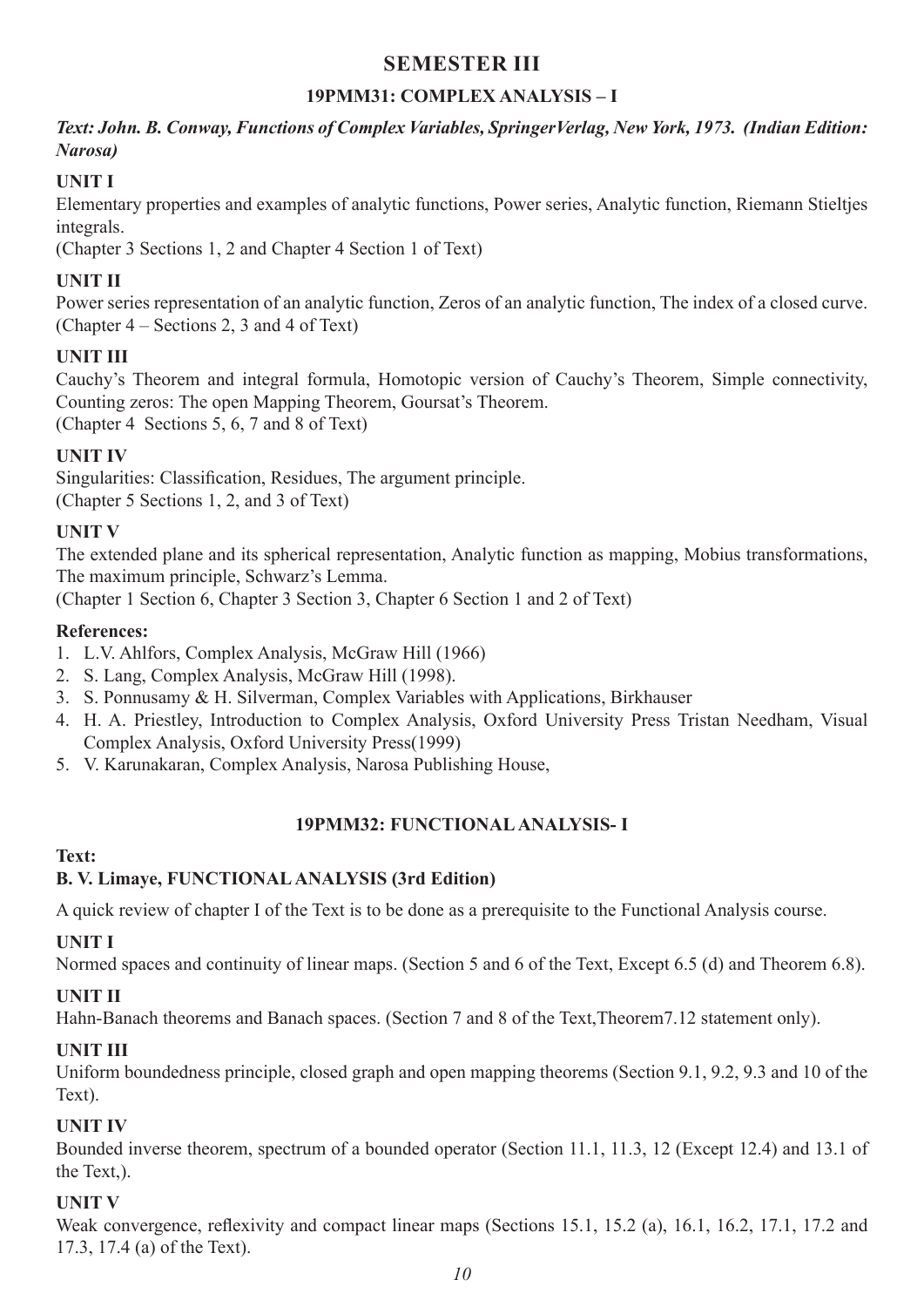## **References**

- **1. Bryan Rynne, M.A. Youngson, Linear Functional Analysis, Publisher: Springer.**
- **2. Rajendra Bhatia, Notes on Functional Analysis, Publisher: Hindustan Book Agency.**
- **3. M. Tamban Nair, Functional Analysis: A first course, Publisher: Prentice Hall of India Pvt. Ltd.**
- **4. Walter Rudin, Functional Analysis, 2nd Edition, Publisher: Tata Mc Graw-Hill.**
- **5. B. V. Limaye, Linear Functional Analysis for Scientists and Engineers, Springer Singapore, 2016.**

# **19PMM33: AUTOMATA THEORY (Elective)**

### **Text:**

**J.E. Hoporoft and J.D. Uliman,** *Introduction to Automata Theory Languages and Computation,* **Narosa, 1999**

### **UNIT I**

Strings,AlphabetsandLanguages (Section 1.1 of the Text) Finite Automata (Chapters 2, Sections 2.1 to 2.4)

# **UNIT II**

Regular expressions and Properties of Regular sets.(Sections 2.5 to 2.8 and 3.1 to 3.4)

# **UNIT III**

Context Free grammars (Section 4.1 to 4.5)

# **UNIT IV**

Pushdown Automata & properties of Context free languages Theorem 5.3, 5.4 (without proof), (Section is 5.1 to 5.3 and 6.1 to 6.3)

# **UNIT V**

Turning Machine and Chomski hierarchy, (Sections 7.1 to 7.3 and 9.2 to 9.4)

### **References**

- **1. G.ERevesz,***Introduction to Formal Languages*
- **2. P.Linz,***Introduction to Forma Languages and Automata,***Narosa2000**
- **3. G.Lallment,** *Semigroups and Applications*

### **19PMM33: PROBABILITY (Elective)**

### **Texts:**

- **1. Laha R.G and Rohatgi V.K ,"** *Probability Theory",* **JohnWiley, New York ( 1979)**
- **2. Johnson N.L and Kotz S "***Distributions in Statistics: Discrete Distributions*"**, John Wiley, New York ( 1969)**
- **3. Johnson N.L, and Kotz S "** *Distributions in Statistics: Continuous Univariate Distributions"***, Vol 1 and 2 ,John Wiley, New York ( Paperback, 1970)**

### **UNITI**

Probability,liminf,limsup,and limitofsequence of events, Monotone and continuity property of probability measure, Addition T heorem, Independence of finite number of events, Sequence of events, Borel Cantalls Lemma, Borel Zero one law

### **UNIT II**

Random variable, Its probability distribution function, Properties of distribution function, Discrete and continues type random variables, Discrete, Continuous and other types of distributions, Expectation and moments of random variables, Inequalities of Liaponov for moments) , Random vectors, Independence of random variables and sequence of random variables, Markov and Chebychev's inequalities.

### **UNIT III**

Standard distributions and their propertiesBernoulli, Binomial, Geometric, Negative Binomial, Hyper geometric, Beta, Cauchy, Chi square, Double Exponential, Exponential, Fisher's F, Gamma, Log Normal, Normal,, Parents, Students's t, Uniform and Heibull.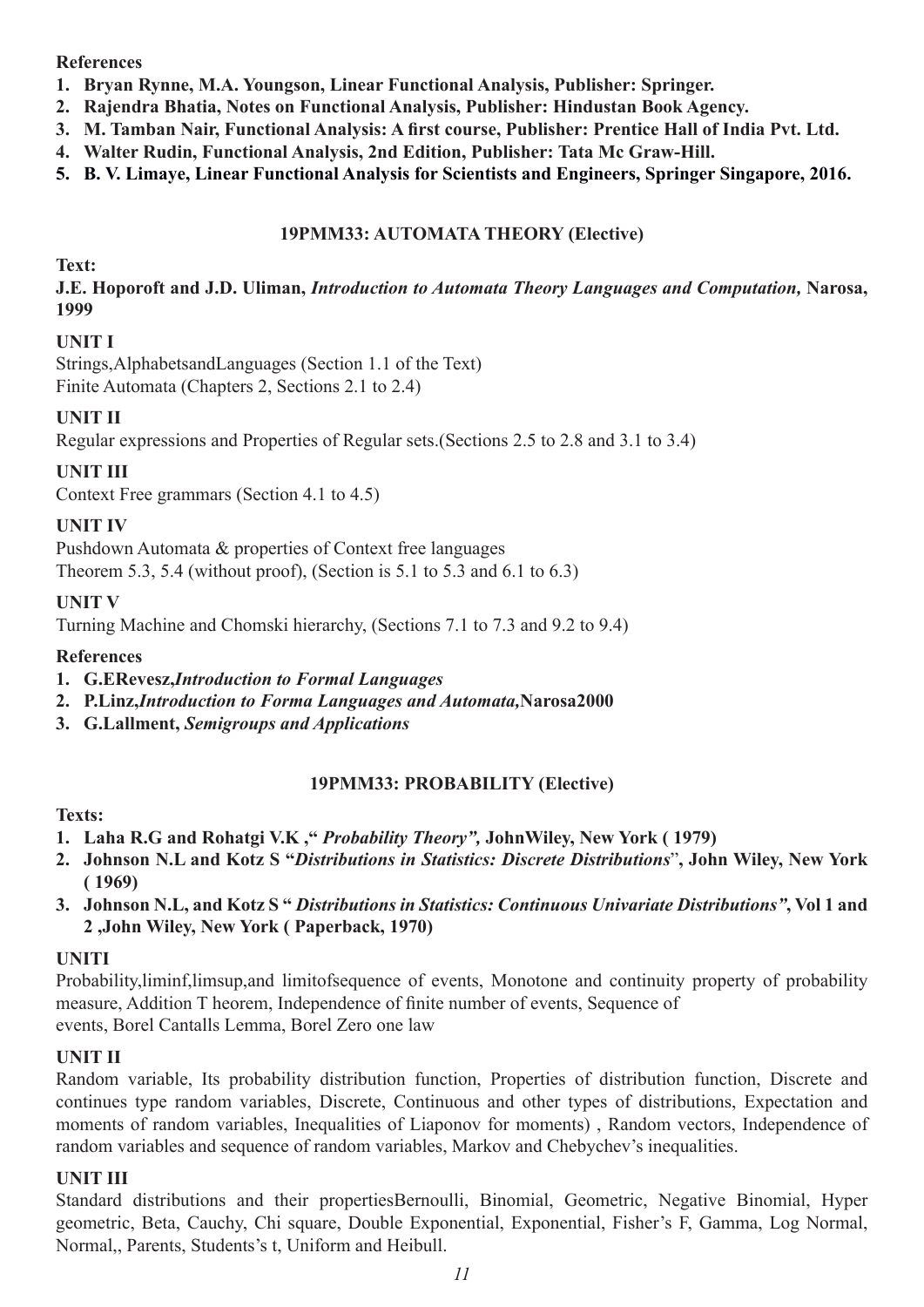# **UNIT IV**

Characteristic functions and their elementary properties, Uniform continuity and non negative definiteness of characteristic functions, Characteristic functions and moments, Statement (without proof) and application of each of the three theorems Inversion Theorem, Continuity Theorem and Bochner Khintchine Theorem of characteristic functions, Statement and proof of Fourier Inversion Theorem.

# **UNIT V**

Stochastic convergence of sequence of random variables, Convergence in distributions, Convergence in probability, Almost sure convergence and convergence in the rth mean, Their inter-relation ship - Examples and counter examples, Slutsky's Theorem.

# **References:**

- **1. Ash R.B- "***Basic Probability Theory"***, John wiley, New York (1970)**
- **2. Bhat B.R-"***Modern Probability Theory: An Introduction Text Book",* **Wiley Eastern (Second Edition) 1985**
- **3. Gnedenko B.V-"***The Theory of Probability"***, Mir Publishers Moscow (1969)**
- **4. Luckacs.E-"***Characteristic Functions"***, Hafner, New York (Second Edition, 1970)**
- **5. Luckacs. E- "***Stochastic Convergence",* **Academic Press (Second Edition, 1975)**
- **6. Johnson N.L, Kots,S and Balakrishnan.N-"** *Continuos Univariate Distribution", Vol.1 and 2* **, John Wiley, New York (Second Edition, 194 vol.1 1995 Vol.2)**
- **7. Johnson N.L, Kots.S and Kemp A.W-"***Univariate Discrete Distributions",* **JohnWiley, New York" Second Edition 1992)**

# **19PMM33: OPERATIONS RESEARCH (Elective)**

### **Texts:**

- **1. Ravindran, Philips, Solberg***, Operations Research, Principles and Practice***, Second Edition, John Wiley & Sons**
- **2. K. V. Mital, C. Mohan.** *Optimization Methods in Operations Research and Systems Analysis***, Third Edition, New Age International Publishers, New Delhi**

### **UNIT I**

**Linear Programming** : Formulation of Linear Programming Models, Graphical solution of Linear Programs in two variables, Linear programs in standard form, basic variable, basic solution, basic feasible solution,Solution ofLinear Programming problem usingsimplex method, Big-M simplex method, The two phase simplex method. [Chapter 2 of text 1 , sections 2.1 to 2,9 ]

### **UNIT II**

**Transportation Problems**: Linear programming formulation, Initial basic feasible solution, degeneracy in basic feasible solution, Modified distribution method, Optimality test. **Assignment Problems**:

Standard assignment problems, Hungarian method for solving an assignment problem. [Chapter 3 of text 1, sections 3.1 to 3.3]

# **UNIT III**

**Project management**; Programme Evaluation and Review Technique (PERT), Critical Path Method (CPM) [Chapter 3 of text 1, section 3.7]

# **UNIT IV**

**Kuhn Tucker Theory and Nonlinear Programming**: Lagrangian function, saddle point, Kuhn Tucker conditions, Primal and dual problems, Quadratic Programming.

[Chapter8 of text 2, sections 1 to 6]

# **UNIT V**

**Dynamic Programming**: Minimum path, Dynamic Programming problems, Computational eco nomy in DP, serial multistage model, Examples of failure, Decomposition, Backward recursion. [Chapter 10 of text 2, sections 1 to 10]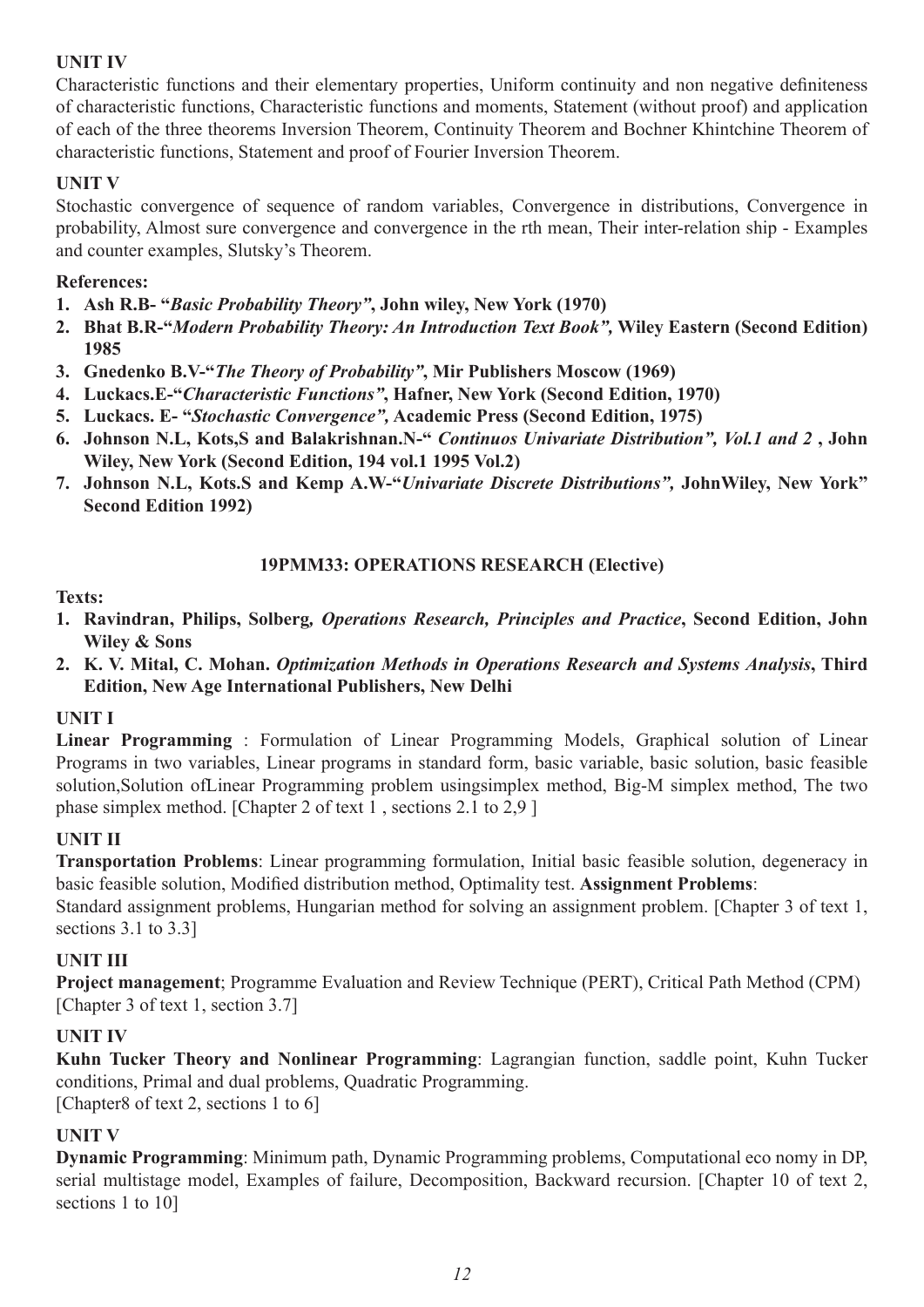### **Reference**:

**1. Hamdy A. Taha***, Operations Research***, Fifth edition, PHI**

# **19PMM33: ALGEBRAIC TOPOLOGY (Elective)**

Text Book :

### **Basic Concepts of Algebraic Topology, Fred H. Croom** Springer – Verlang

### **Unit I**

Introduction, Examples, Geometric Complexes and Polyhedra, Orientation of Geometric complexes. (Sections 1.1, 1.2, 1.3, 1.4 of Chapter 1)

### **Unit II**

SImplicial Homology Groups - Chains, cycles, Boundaries, Homology groups, examples of Homology Groups, The structure of Homology Groups, The Euler Poincare Theorem, Psudo manifolds and the Homology Groups of Sn. (Sections 2.1, 2.2, 2.3, 2.4, 2.5 of chapter 2).

### **Unit III**

Simplicial Approximation- Introduction, Simplicial Approximation, Induced Homomorphisms on the Homology groups, the Browerfixed point theorem and related results . (Sections 3.1, 3.2, 3.3, 3.4 of Chapter 3)

### **Unit IV**

The Fundamental group - Introduction, Homotopic paths and the fundamental group, the covering homotopy property for S<sup>1,</sup> Examples of Fundamental group, the relation between H1(K) and  $\pi$ 1([K]). (Sections 4.1,4.2,4.3, 4.4 and 4.5 of chapter 4)

### **Unit V**

Covering Spaces – Definition and examples, basic properties of Covering spaces, Classification of covering spaces, Universal covering spaces, and applications (Section 5.1, 5.2, 5.3, 5.4 and 5.5 of Chapter 5)

### **References :**

- **1. I.M Singer, J.A Thorpe, Lecture Notes on Elementary Topology and Geometry, Springer International Edition, Springer ( India) Private Limited, New Delhi, 2004**
- **2. Satya Deo, Algebraic Topology A Primer, Hindustan Book Agency, New Delhi, 2003.**
- **3. Allen Hatcher, Algebraic Topology , Published 2001 by Cambridge University Press**

### **19PMM34: APPROXIMATION THEORY (Elective)**

#### **Text:**

### **EW Cheney, "***Introduction to Approximation Theory",* **Mc Graw Hill**

#### **UNIT 1**

Metric spaces- An existence Theorem for best approximation from a compact subset; Convexity-Caratheodory's Theorem- Theorem on linear inequalities; Normed linear spaces - An existence T heorem for best approximation from finite dimensional subspaces - Uniform convexity - Strict convexity (Sections 1,2,5,6 of Chapter 1)

#### **UNIT 2**

The Tchebycheff solution of inconsistent linear equations -Systems of equations with one unkno wn-Three algebraic algorithms; Characterization of best approximate solution for m equations in n unknowns-The special case m=n+1; Poly's algorithm. (Section 1,2,3,4,5 of Chapter 2)

### **UNIT 3**

Interpolation- The Lagrange formula-Vandermonde's matrix- The error formula- Hermite interpo lation; The Weierstrass Theorem- Bernstein polynomials- Monotone operators- Fejer's Theorem; General linear families- Characterization Theorem- Haar conditions- Alternation Theorem. (Sections 1,2,3,4, of Chapter 3)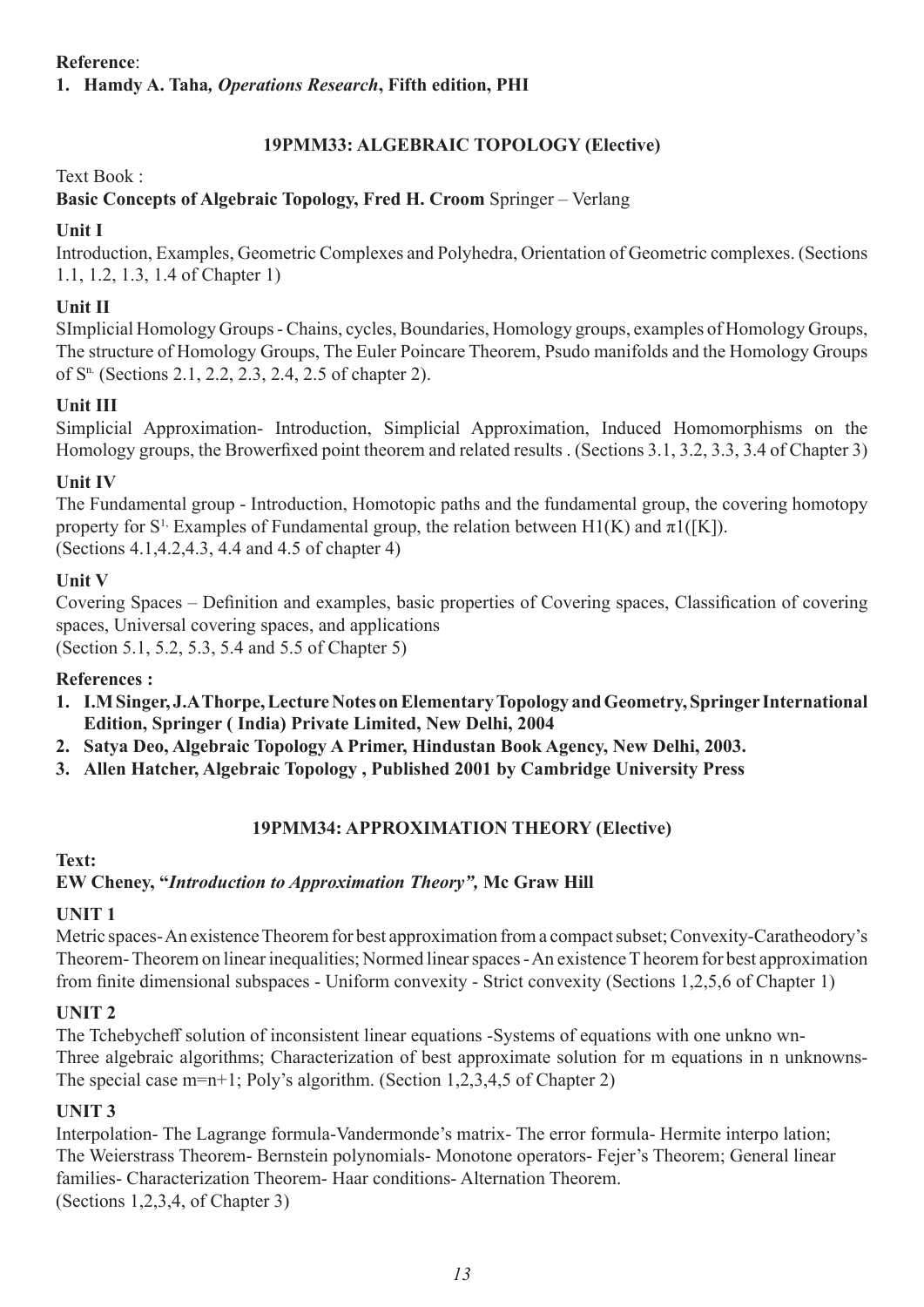# **UNIT 4**

Rational approximation- Conversion or rational functions to continued fractions; Existence of be strational approximation- Extension of the classical Theorem; Generalized rational approximation-the characterization of best approximation- An alternation Theorem- The special case of ordinary rational functions; Unicity of generalized rational approximation. (Sections 1,2,3,4 of Chapter 5)

# **UNIT 5**

The Stone Approximation Theorem, The Muntz Theorem - Gram's lemma, Approximation in the mean-Jackson's Unicity Theorem- Characterization Theorem, Marksoff's Therem. (Section 1,2,6 of Chapter 6)

# **Reference:**

**1. P.J Davis. "***Interpolation and Approximation"***, Blaisdell Publications.**

# **19PMM34: GEOMETRY OF NUMBERS (Elective)**

# **Text Book:**

**D.D Olds,Anneli Lax and Guiliana P. Davidoff,** *The Geometry of Numbers,* **The Mathematical Association of America 2000**

# **UNIT 1**

Lattice points and straight lines, Counting of lattice points (Chapters 1 and 2)

# **UNIT 2**

Lattice points and area of polygons, Lattice points in circles (Chapter 3 and 4)

# **UNIT 3**

Minkowski fundamental Theorem and Applications (Chapters 5 and 6)

# **UNIT 4**

Linear transformation and integral lattices, Geometric interpretations of Quadratic forms (Chapters 7 and 8)

# **UNIT 5**

Blichfieldts and applications, Tchebychev's and consequences (Chapter 9 and 10)

# **References**

**1. J.W.S Cassells,** *Introduction to Geometry of Numbers,* **Springer Verlag 1997**

**2. C.I Siegel,** *Lectures in Geometry of Numbers,* **Springer Verlag 1989.**

# **19PMM34: DIFFERENTIAL GEOMETRY (Elective)**

# **Text:**

# **John.A. Thorpe,** *Elementary Topics in Differential Geometry,* **Springer Verlag**

# **UNIT I**

Graphs and level sets, Vector fields, Tangent Spaces . (Chapter 1,2,3 of Text)

# **UNIT II**

Surfaces, Vector fields on surfaces, Orientation, The Gauss map (Chapter 4,5 6 of Text)

# **UNIT III**

Geodesics, Parallel transport (Chapter 7,8 Text)

# **UNIT IV**

The Weingarten map, Curvature of plane curve. (Chapter 9.10 of Text)

# **UNIT V**

Arc length, Line integral, Curvature of surfaces (Chapter 11,12 of Text, except the proofs of Theorem 1, Theorem 2 of Chapter 11 and Theorem 1 of Chapter 12)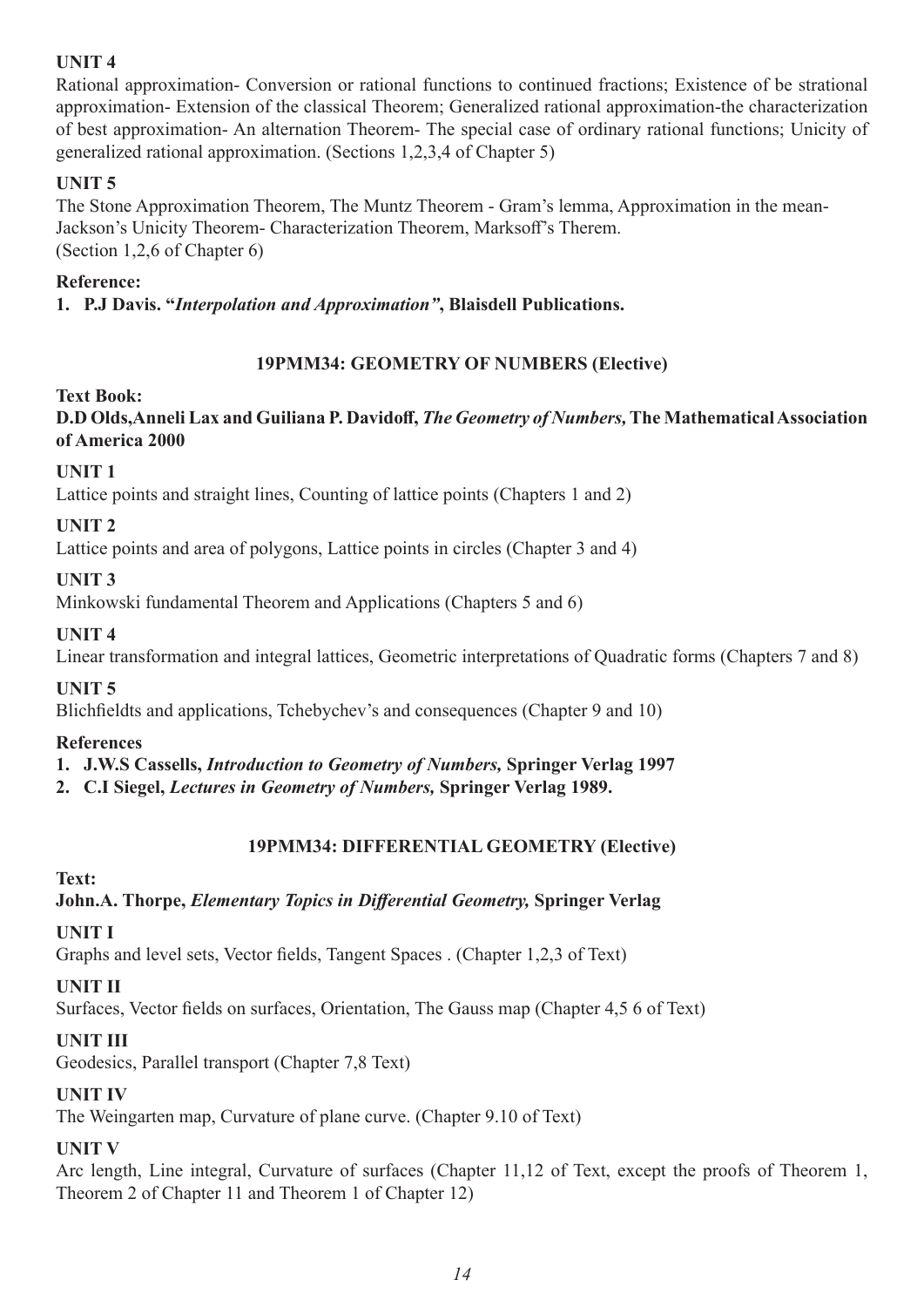### **References:**

**1. I Singer and J.A Thorpe,** *Lecture notes on Elementary Topology and Geometry,* **Springer-Verlag**

**2. M Spivak,** *Comprehensive introduction to Differential Geometry (Vols 1 to 5),* **Publish or Perish Boston.**

# **19PMM34: GRAPH THEORY (Elective)**

### **Text:**

# **Gary Chartrand and Ping Zhang ,** *Introduction to Graph Theory,* **Tata Mc Graw Hill, Edition 2006**

An overview of the concepts-Graphs, Connected graphs, Multi graphs, Degree of a vertex, Degree Sequence, Trees.

### **UNIT I**

Definition of isomorphism, Isomorphism as a relation, Graphs and groups, Cut-vertices, Blocks, Connectivity. (Sections 3.1, 3.2, 3.3, 5.1, 5.2 and 5.3 )

### **UNIT II**

Eulerian graphs, Hamilton graphs, Hamilton walks and numbers (Sections 6.1, 6.2 and 6.3)

# **UNIT III**

Strong diagraphs, Tournaments, Matching. (Sections 7.1, 7.2, 8.1)

### **UNIT IV**

The Four colour problem, Vertex colouring, The Ramsey number of graphs. (Sections 10.1, 10.2, 10.3, 11.1 upto example11.6 )

### **UNIT V**

The centre of a graph, Distant vertices, Locating numbers, Detour and Directed distance. (Sections 12.1, 12.2, 12.3, 12.4)

### **References:**

- **1. Bondy J.A and Murthy U.S.R,** *"Graph Theory with Applications",* **the Macmillan Press Limited.**
- **2. Hararay F.,***"Graph Theory"***, Addison-Wesley**
- **3. Suesh Singh G.,***"Graph Theory"***, PHI Learning Private Limited**
- **4. Vasudev.C ,** *"Graph Theory Applications".*
- **5. West D.B,***"Introduction to Graph Theory",* **PHI Learning Private Limited**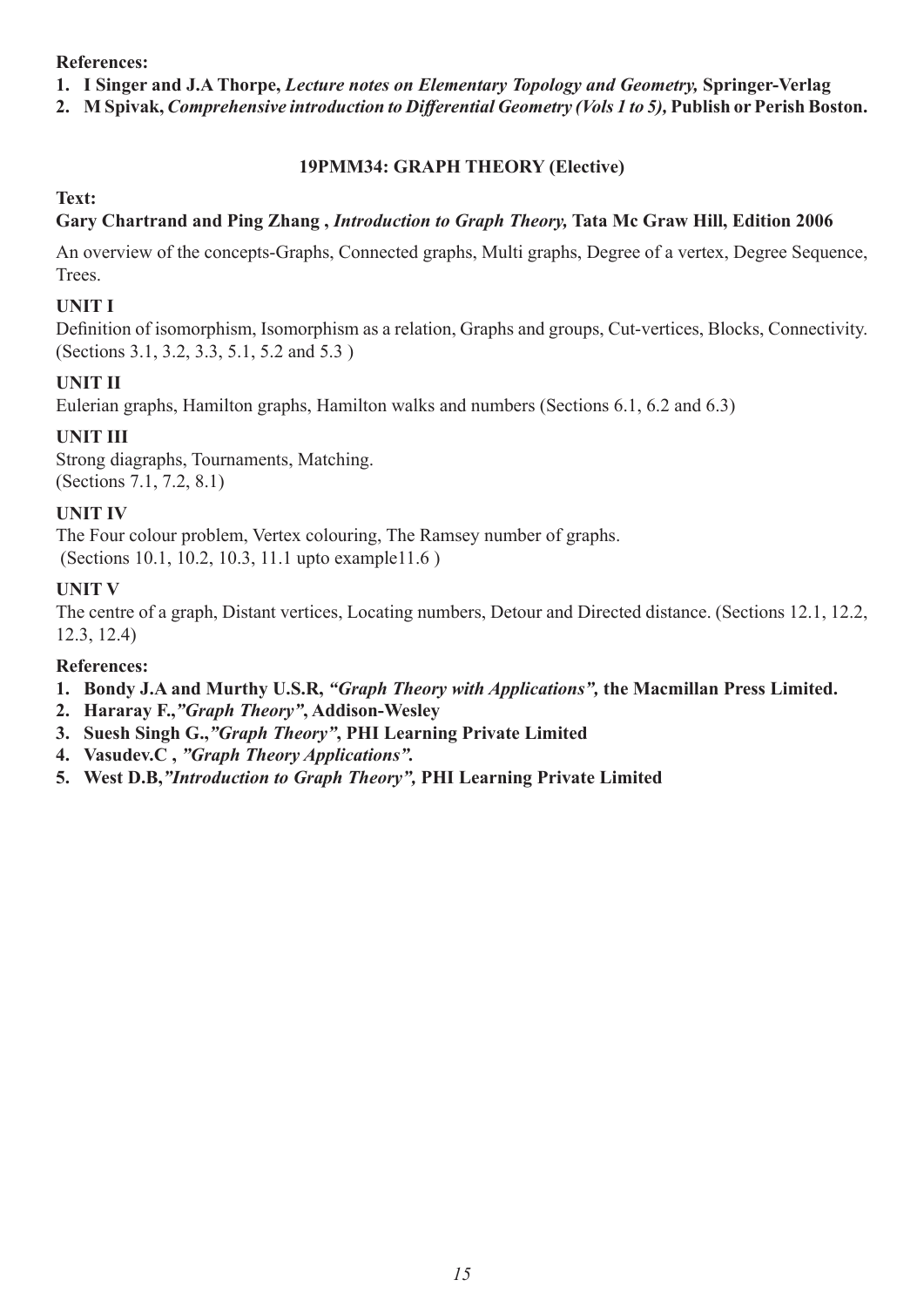# **SEMESTER IV**

### **19PMM41: COMPLEX ANALYSIS II**

*Text:* 

*John. B. Conway, Functions of Complex Variables, Springer-Verlag, New York, 1973. (Indian Edition: Narosa)*

# **UNIT I**

Compactness and Convergence in the space of Analytic functions, The space  $C(G,\Omega)$ , Space of Analytic functions, Riemann Mapping Theorem.

(Chapter 7- Sections 1, 2 and 4 of the Text)

# **UNIT II**

Wierstrass factorization Theorem, Factorization of sin function, The Gamma function. (Chapter 7- Sections 5,6 and 7 of the Text)

# **UNIT III**

Riemann Zeta function, Runge's Theorem, Simple connectedness, Mittag-Leffler's Theorem. (Chapter 7- Section 8 and Chapter 8 of the Text)

# **UNIT IV**

Analytic continuation and Riemann surfaces, Schwarz Reflexion Principle, Analytic continuation along a path, Monodromy Theorem.

(Chapter 9- Sections 1, 2 and 3 of the Text)

# **UNIT V**

Basic properties of Harmonic functions, Harmonic function on a disc (Chapter 10- Sections 1, 2 and Chapter 11(section 11.1 only) of the Text)

# **References:**

- 1. L.V. Ahlfors, Complex Analysis, McGraw Hill (1966)
- 2. S. Lang, Complex Analysis, McGraw Hill (1998).
- 3. S. Ponnusamy & H. Silverman, Complex Variables with Applications, Birkhauser.
- 4. H. A. Priestley, Introduction to Complex Analysis, Oxford University Press Tristan Needham, Visual Complex Analysis, Oxford University Press(1999)
- 5. V. Karunakaran, Complex Analysis, Narosa Publishing House,

### **19PMM42: FUNCTIONAL ANALYSIS II**

### **Text**:

# **B. V. Limaye, FUNCTIONAL ANALYSIS (3rd Edition)**

# **UNIT I**

Spectrum of a compact operator (Section 18.1, 18.2, 18.3, 18.4, 18.5 and 18.7 (a) only).

# **UNIT II**

Inner product spaces, orthonormal sets (Section 21 and 22 of the Text, omitting 21.3 (d), 22.3 (b), 22.8 (b), 22.8 (c), 22.8 (d), 22.8 (e)).

# **UNIT III**

Approximation and optimization, projection and Riesz representation theorems. (Section 23 and 24 of the Text, omitting 23.6).

# **UNIT IV**

Bounded operators and adjoints, normal, unitary and self-adjoint operators (Section 25 and 26.1, 26.5 of the Text omitting 25.4 (b)).

# **UNIT V**

Spectrum and numerical range, compact self-adjoint operators (Section 27.1, 27.5, 27.7, 28.1, 28.4, 28.5, 28.6 of the Text).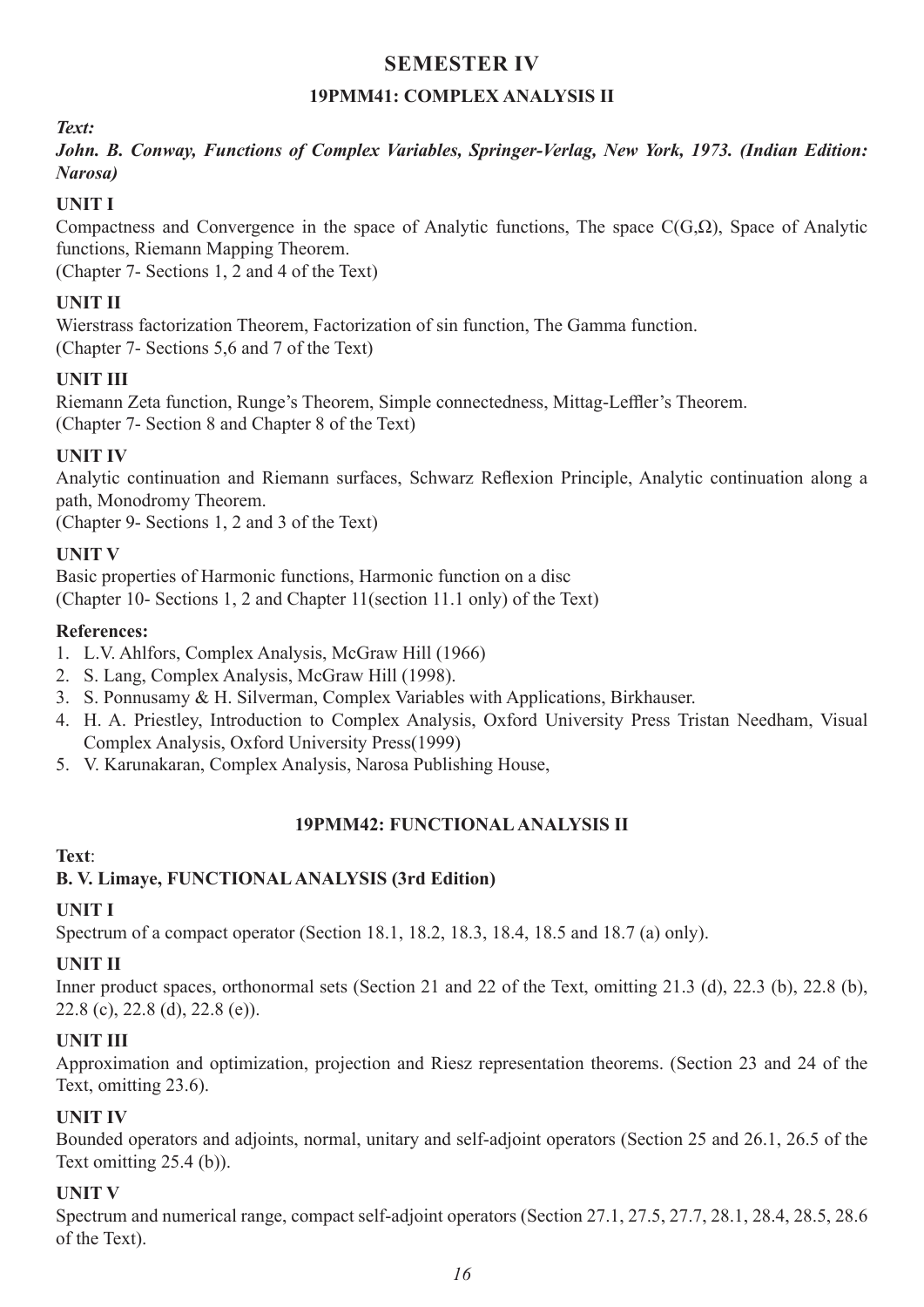# **References**

- **1. Bryan Rynne, M.A. Youngson, Linear Functional Analysis, Publisher: Springer.**
- **2. Rajendra Bhatia, Notes on Functional Analysis, Publisher: Hindustan Book Agency.**
- **3. M. Tamban Nair, Functional Analysis: A first course, Publisher: Prentice Hall of India Pvt. Ltd.**
- **4. Walter Rudin, Functional Analysis, 2nd Edition, Publisher: Tata Mc Graw-Hill.**
- **5. B. V. Limaye, Linear Functional Analysis for Scientists and Engineers, Springer Singapore, 2016.**

# **19PMM43: MATHEMATICAL STATISTICS (Elective)**

Text:

**V.K.Rohatgi**, *An Introduction to Probability Theory and Mathematical Statistics*, Wiley Eastern Ltd.

### **Unit I: The theory of point estimation:**

The problem of point estimation, properties of estimates, unbiased estimation, unbiased estimation (continued): A lower bound for the variance of an estimate, the method of moments, maximum likelihood estimates. (Chapter  $8$  (Sec  $8.2$  – sec  $8.7$ ) of text)

# **Unit II: Neyman – Pearson theory of testing of hypothesis:**

Introduction, some fundamental notions of hypothesis testing, the Neyman – Pearson Lemma, families with monotone likelihood ration, unbiased and invariant tests.(Chapter 9 of text)

# **Unit III: Some further result on hypothesis testing:**

Introduction, the likelihood ratio tests, the Chi-square tests, the t-tests, the F-tests, Bayes and minimax procedure.(Chapter 10 of text)

# **Unit IV: Confidence estimation:**

Introduction, Some fundamental notions of confidence estimation, shortest length confidence intervals, relation between confidence estimation and hypothesis testing, unbiased confidence intervals, Bayes confidence intervals(Chapter 11 of text)

# **Unit V: Nonparametric statistical inference:**

Introduction, nonparametric estimation, some single – sample problems, some two – sample problems, tests of independence.(Chapter 13 (Sec  $13.1 - 13.5$ ) of text)

# **References:**

- **1. Lehmann. E.L**, "*Theory of Point Estimation*", John Wiley, New York, 1983.
- **2. Lehmann E.L**, "*Testing of Statistical Hypothesis*", John Wiley, New York (Second Ed.), 1986.
- **3. Randles R H and Wolf D A**, "*Introduction to the Theory of Non parametric Statistics*", Wiley, New York, 1979.
- **4. Kendall M G and Stuart A**, "*The Advanced Theory of Statistics*", Vol 2, Mac Millan, New York (Fourth Ed.), 1979.
- **5. Mood Ali, Gray Bill, Fhardoes D C**, "*Introduction to the Theory of Satistics*", McGraw Hill International, New York (Third Ed.), 1972.

# **19PMM43: DIFFERENCE EQUATIONS (Elective)**

# **Unit – I: Linear Difference Equations of Higher Order**

Difference calculus – General theory of linear difference equations – Linear homogenous equations with constant coefficients – Linear non-homogenous equations – Method of undetermined coefficients. (Chapter 2: Sections: 2.1 to 2.4)

# **Unit – II: System of Linear Difference Equation**

Autonomous (time invariant) systems –The basic theory –The Jordan form: Autonomous (time-invariant) systems - Linear Periodic Systems. (Chapter 3: Sections: 3.1 to 3.4)

# **Unit – III: The Z-Transform Method**

Definitions and examples – Properties of Z-Transform – The inverse Z-Transform and solutions of difference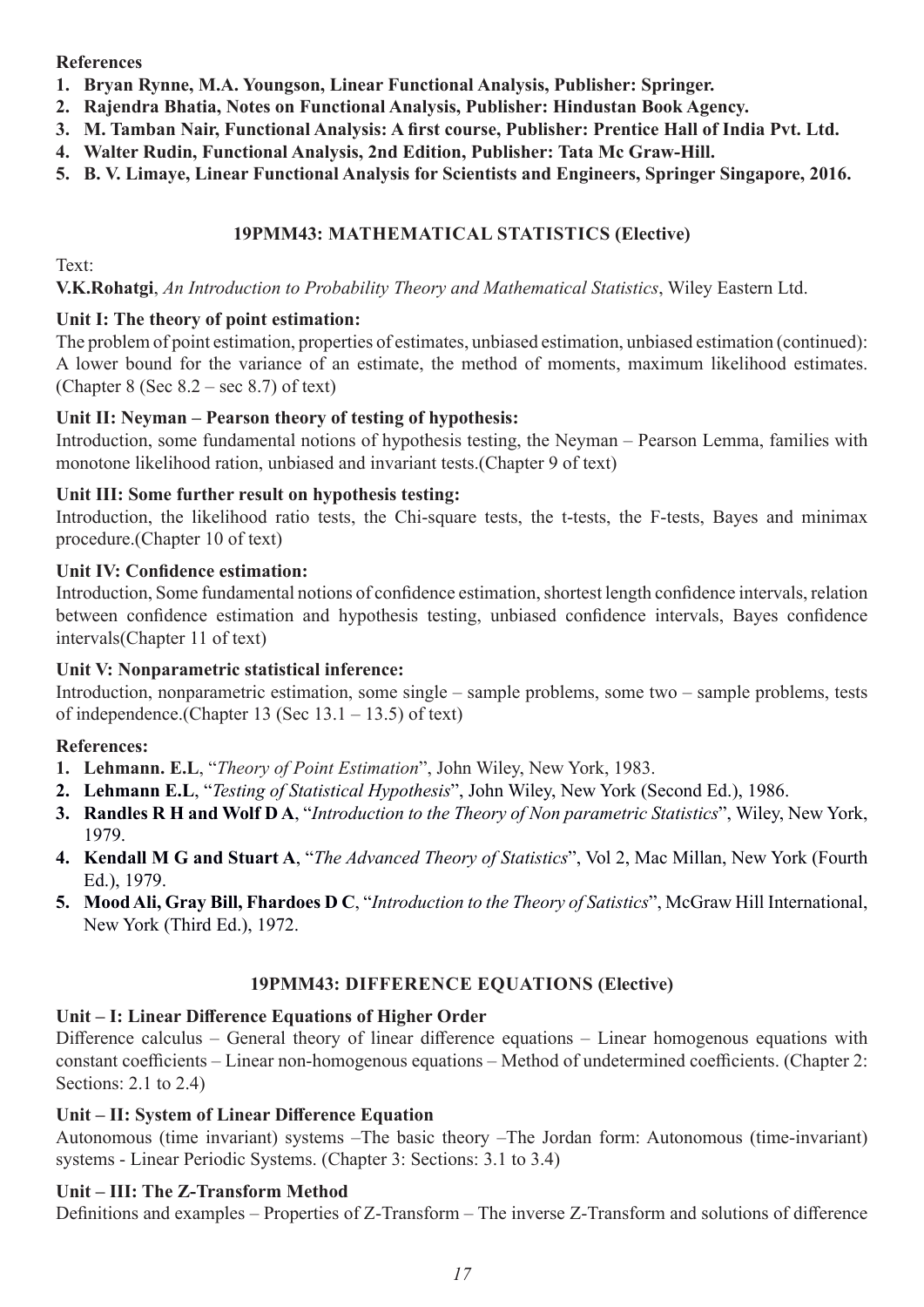equations - Power series method - Partial fraction method – Inversion integral method. (Chapter 6: Sections: 6.1,6.2)

# **Unit – IV: Oscillation Theory**

Three-term difference equations – Self-adjoint second order equations –Nonlinear difference equations. (Chapter 7: Sections: 7.1 to 7.3)

### **Unit – V: Asymptotic Behaviour of Difference Equations**

Tools of approximations - Poincare's theorem – Asymptotically diagonal systems. (Chapter 8: Sections: 8.1 to 8.3)

### **Book for Study**

Saber N.Elaydi, An Introduction to Difference Equations, Third Edition, Springer International Edition, First Indian Reprint, New Delhi, 2008.

### **Books for Reference**

- 1. S.Goldberg, Introduction to Difference Equations, Dover Publications, 1986.
- 2. Walter G.Kelley, Allan C.Peterson, Difference Equations An Introduction with Applications, Academic Press, Indian Reprint, New Delhi, 2006.
- 3. V.Lakshmikantham, DonatoTrigiante, Theory of Difference Equations: Numerical Methods and Applications, Second Edition, Marcel Dekker, Inc, New York, 2002.
- 4. Ronald E.Mickens, Difference Equations, Van Nostrand Reinhold Company, New York, 1987.
- 5. Sudhir K.Pundir, Rimple Pundir, Difference Equations (UGC Model Curriculum), Pragati Prakashan, First Edition, Meerut, 2006.
- E Learning source:

# **19PMM43: INTEGRAL EQUATIONS AND CALCULUS OF VARIATIONS (Elective)**

### **Text 1**: **Ram P. Kanwal, Linear Integral Equations, Second Edition**

**Text 2**: Gelfand ,Fomin , Calculus of variations, Dover books

### **Unit 1**

Introduction and Integral equations with Separable kernels (Chapter 1 and 2 of text 1)

### **Unit 2**

Method of successive approximations and Classical Fredholm theory (Chapter 3 and 4 of text 1)

### **Unit 3**

Applications to ordinary differential equations (Chapter 5 of text 1)

### **Unit 4**

**Calculus of Variations**: Basic concepts of the calculus of variations such as functionals, extremum, variations, function spaces, the brachistochrone problem. Necessary condition for an extremum

### **Unit 5**

Euler`s equation with the cases of one variable and several variables, Variational derivative. Invariance of Euler`s equations. Variational problem in parametric form

### **References:**

- **1. Weinstock R, Calculus of variations with applications to Physics and engineering, Dover Publications**
- **2. Jerry A.J , Introduction to integral equations with Applications , Wiley publishers**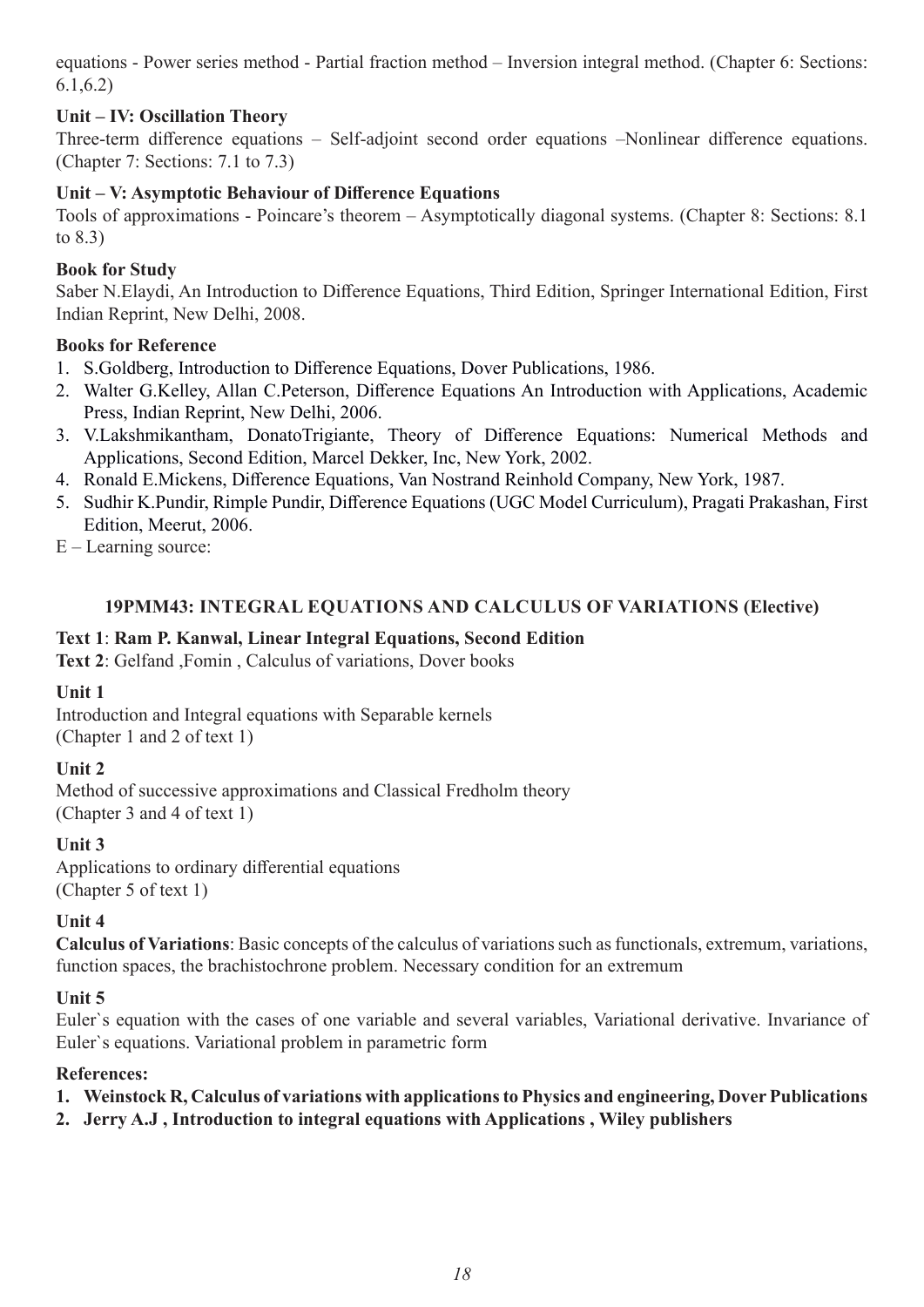## **19PMM43: THEORY OF WAVELETS (Elective)**

# **Text Book:**

# **Michael Frazier,** *An Introduction to Wavelets through Linear Algebra,* **Springer**

Prerequisites: Linear Algebra, Discrete Fourier Transforms, elementary Hilbert Space Theorems (No questions from the pre-requisites)

# **UNIT I**

Construction of Wavelets on ZN the first stage. (Section 3.1)

# **UNIT II**

Construction of Wavelets on Zn the iteration sets, Examples - Shamon, Daubiehie and Haar (Sections: 3.2 and 3.3)

# **UNIT III**

ι2 (Z), Complete Orthonormal sets, L2[-π,π] and Fourier Series. (Sections: 4.1,4.2 and 4.3)

# **UNIT IV**

Fourier Transforms and convolution on ι2 (Z), First stage wavelets on Z. (Section: 4.4 and 4.5)

**UNIT V**

The iteration step for wavelets on Z, Examples, Shamon Haar and Daubiehie

# **References:**

**1. Mayor (1993),** *Wavelets and Operators,* **Cambridge University Press** 

**2. Chui. C( 1992),** *An Intrioduction to Wavelets,* **Academic Press, Boston**

# **19PMM43: CODING THEORY (Elective)**

### **Text:**

# **D.J Hoffman etal.,** *Coding Theory The Essentials,* **Published by Marcel Dekker Inc 1991**

### **UNIT I**

Detecting and correcting error patterns, Information rate, The effects of error detection and correction, Finding the most likely code word transmitted, Weight and distance, MLD, Error detecting and correcting codes. (Chapter 1 of the Text)

### **UNIT II**

Linear codes, bases for  $C = \leq S$  and  $C^{\perp}$ , generating and parity check matrices, Equivalent codes ,Distance of a linear code, MLD for a linear code, Reliability of IMLD for linear codes. (Chapter 2 of the Text)

# **UNIT III**

Perfect codes, Hamming code, Extended codes, Golay code and extended Golay code, Red Hulles Codes. (Chapter 3 sections: 1 to 8of the Text)

# **UNIT IV**

Cyclic linear codes, Polynomial encoding and decoding, Dual cyclic codes. (Chapter 4 and Appendix A of the Text)

### **UNIT V**

BCH Codes, Cyclic Hamming Code, Decoding 2 error correcting BCH codes (Chapter 5 of text)

# **References**

**1. E.R Berlekamp,** *Algebriac Coding Theory,* **Mc Graw-Hill, 1968**

- **2. P.J Cameron and J.H Van Lint,** *Graphs,* **Coded and Designs CUP**
- **3. H. Hill,** *A First Course in Coding Theory,* **OUP 1986.**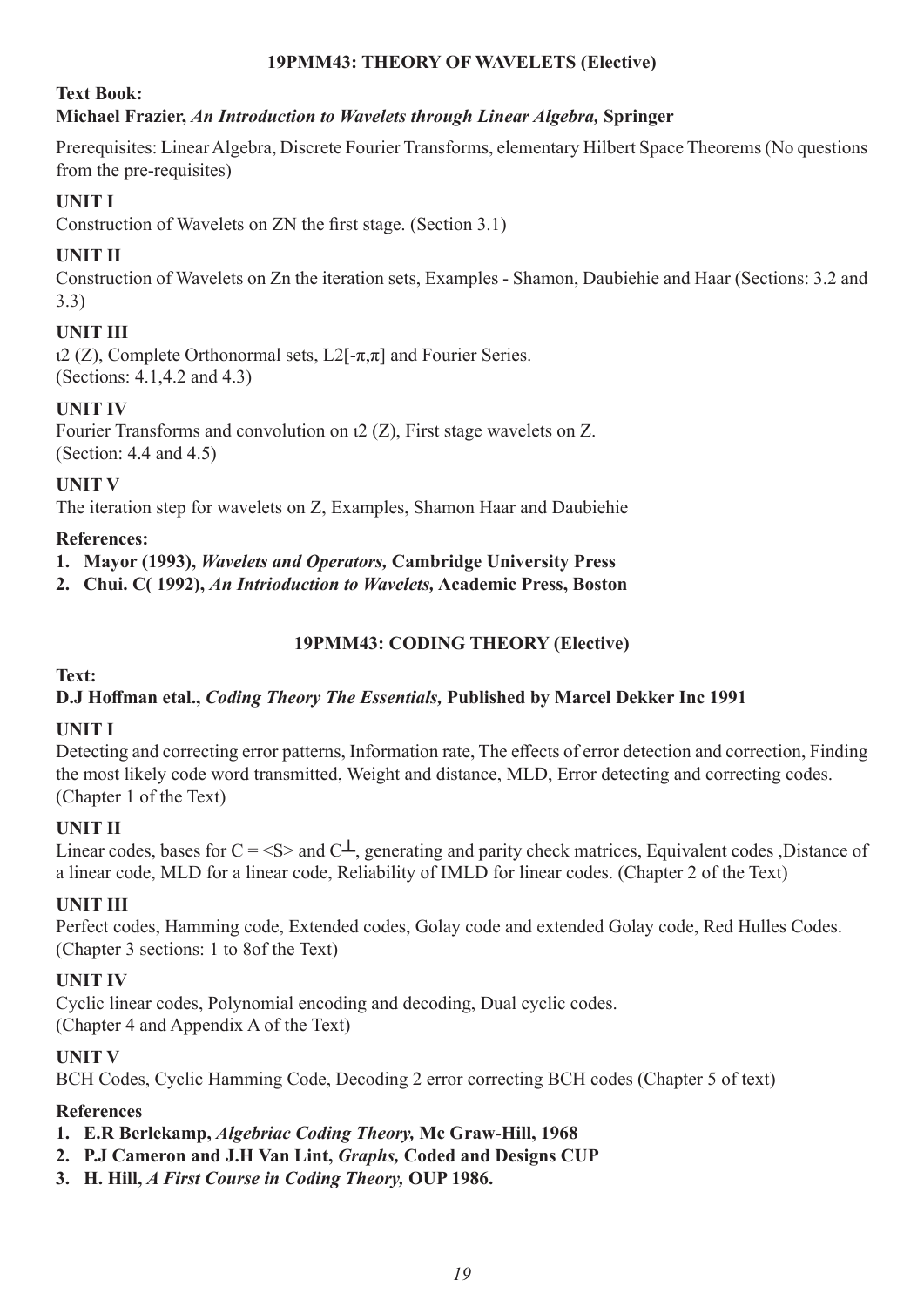# **19PMM43: FIELD THEORY (Elective)**

## **Text:**

# **Joseph Rotman,** *Galois Theory,* **Second Edition, Springer, 1998.**

# **UNIT 1**

**Solvable groups (Appendix B of the text):** Isomorphism Theorems, Correspondence Theorem , Sylowpsubgroup, commutator subgroups and Higher subgroups, S5 is not solvable.

(The following results are included: G5 , G6 , G7 , G8 , G9 , G14 , G15 , G16 , G17 , G18 , G1 9 , G20 , G21, G22, G23, G31 , G34 , G36 , G37 , G38 ,G39 )

# **UNIT 2**

**Polynomial Rings over Fields:** Principal ideal, Greatest common divisor, LCM, Remainder Theorem, Prime and maximal ideals, Splitting, prime fields, Characteristic, Irreducible and primitive polynomials, Content, Eisenstein Criterion, Cyclotomic polynomial.

(The following results are included: Theorem 13 to Theorem 22, Theorem 24 to Theorem 33, Theorem 35to Corollary 42)

# **UNIT 3**

**Splitting Fields:** Degree of an extension, Simple extension, Algebraic extension and transcend ental extension, Splitting field, Seperable extension, Galois field, Galois group.

(The following results are included: Lemma 44 to Corollary 53, Lemma 54 to Theorem 58)

# **UNIT 4**

**Roots of Unity and Solvability by Radicals:** Cyclic group of nth roots of unity, Primitive element, Frobenius automorphism, Radical extension, Solvability by radicals, Unsolvable quintic.

(The following results are included: Theorem 62 to Corollary 72, Lemma 73 to Theorem 75)

# **UNIT 5**

**Fundamental Theorem of Galois Theory:** Galois extensions, Fundamental Theorem, Fundamental Theorem of algebra, Galois Theorem on solvability.

(The following results are included: Theorem 81 to Corollary 93, Lemma 94 to Theorem 98)

# **References:**

- **1. Harold M. Edwards,** *Galois Theory,* **Springer, 1984.**
- **2. Joseph . A. Gallian,** *Contemporary Abstract Algebra,* **7th Edition, Brooks/Cole.**
- **3. J. B. Fraleigh,** *A First Course in Abstract Algebra,* **7th Edition, PHI.**
- **4. T. W. Hungerford,** *Algebra,* **Springer 2005.**
- **5. O. Zariski and P. Samuel, Commutative Algebra, Vol. I, Springer Verlag**

### **19PMM44 MECHANICS (Elective)**

### **Text:**

### **Herbert Goldstein, Charles P. Poole and John Safko,** *Classical Mechanics***, Third Edition, Pearson, 2011.**

**Unit I:** Mechanics of a particle, Mechanics of a system of particles, Constraints, D'Alembert's principle and Lagrange's equations, Velocity dependent potentials and the dissipation function, Simple applications of the lagrangian formulation.(Chapter 1 of text)

**Unit II:** Hamilton's principle, Some techniques of the calculus of variations, derivation of Lagrange's equation from Hamilton's principle, Extending Hamilton's principle to systems with constraints, Conservation theorems and symmetry properties. (Sections 2.1, 2.2, 2.3, 2.4 and 2.6)

Unit III: Reduction to the equivalent one body problem, the equations of motion and first integrals, the equivalent one dimensional problem and classification of orbits, the Virial theorem, the differential equation for the orbits and integrable power law potentials, the Kepler problem: Inverse square law of force.(Sections 3.1, 3.2, 3.3, 3.4, 3.5 and 3.7)

**Unit IV:** The independent coordinates of a rigid body, orthogonal transformation, the Euler angles, the Cayley – Klein parameters and related quantities, Euler's theorem on the motion of a rigid body, the coriolis effect. (Sections 4.1, 4.2, 4.4, 4.5, 4.6, 4.10)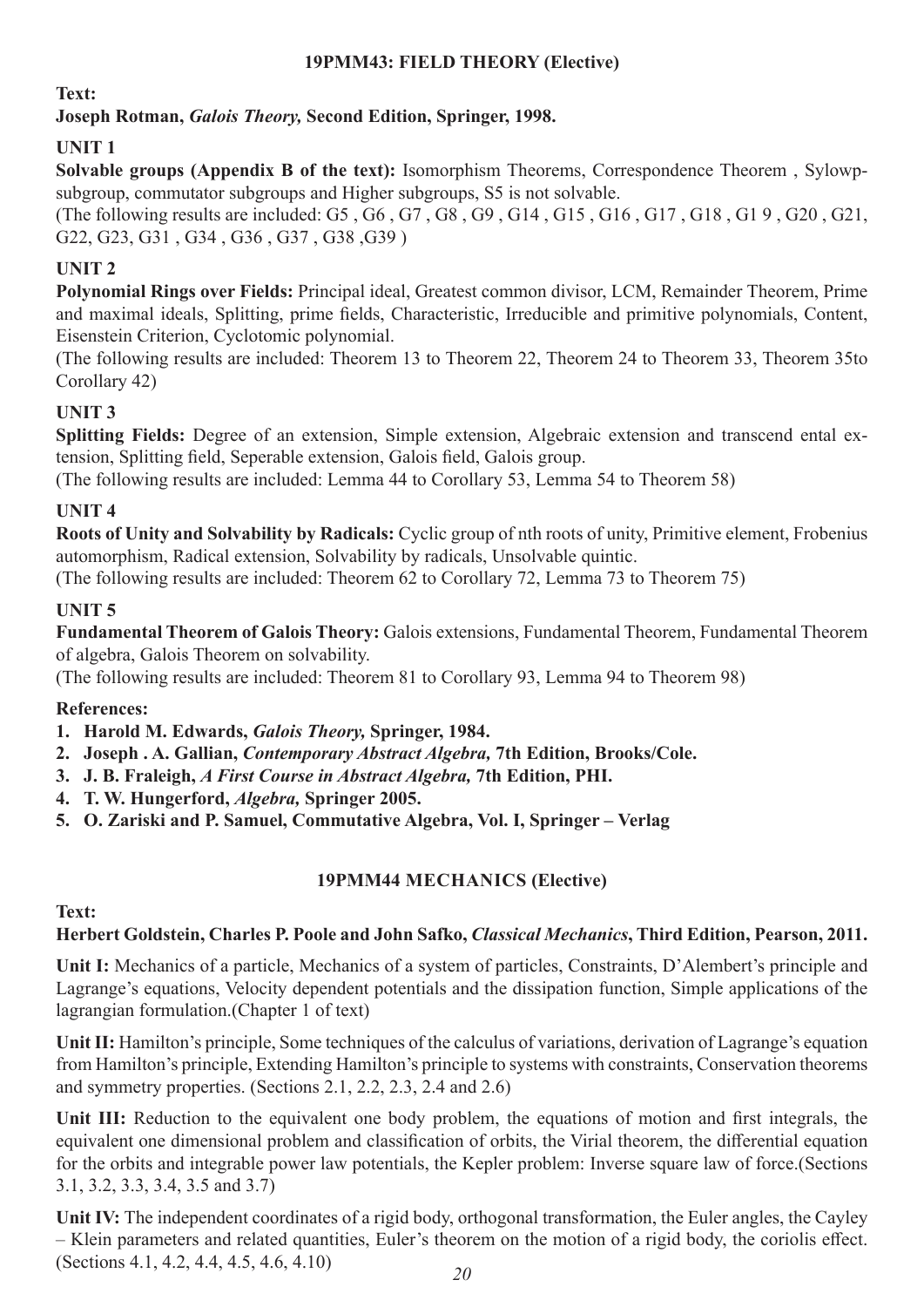Unit V: Angular momentum and kinetic energy of motion about a point, tensors, the inertial tensor and the moment of inertia, the eigen values of the inertial tensor and the principal axis transformation, solving rigid body problems and the Euler equations of motion. (Sections 5.1 to 5.5)

# **References:**

1. Synge J.L and Griffith B.A, *Principles of Mechanics*, McGraw – Hill.

# **19PMM44: ADVANCED GRAPH THEORY (Elective)**

### **Text:**

# **Fred Buckley, Frank Harary,** *Distance in Graphs,* **Addison-Wesley Publishing Company**

# **UNIT 1**

**Graphs:** Graphs as Models, Paths and connectedness, Cutnodes and Blocks, Graph Classes and Graph Operations, Polynomial Algorithms and NP-Completeness (Chapter 1 and Section 11.1 of Text)

# **UNIT II**

The Center and Eccentricity, Self Centered Graphs, The Median, Central Paths Path Algorithms and Spanning Trees, Centers.

(Chapter 2, Sections 2.1, 2.2, 2.2; Chapter 11, Sections 11.2, 11.3)

# **UNIT III**

**External Distance Problems:** Radius, Small Diameter, Diameter, Long Paths and Long Cycles (Chapter 5 of Text)

### **UNIT IV**

**Convexity:** Closure in variants, Metrics on Graphs, Geodetic Graphs, Distance Hereditary Graphs.

**Diagraphs:** Diagraphs and Connectedness, Acyclic diagraphs (Chapter 7 and sections 10.1, 10.2 of Text)

# **UNIT V**

**Distance Sequences:** The eccentric sequences, Distance sequence, The Distance distribution, Long Paths in Diagraphs, Tournaments

(Sections 9.1, 9.2,9.3,10.3,10.4 of Text)

# **References:**

- **1. Bondy and Murthy,** *Graph Theory with Applications,* **The Macmillan Press Limited, 1976**
- **2. Chartrand G and L.Lesniak,** *Graphs and Diagraphs,* **Prindle, Weber and Schmidt, Boston, 1986**
- **3. Garey M.R, D.S Johnson ,** *Computers and Intractability***, A Guide to the Theory of NP-Completeness, Freeman, San Francisco 1979.**
- **4. Harary. F,** *Graph Theory,* **Addison Wesley Reading Mass 1969 ( Indian Edition, Narosa)**
- **5. K.R Parthasarathy,** *Basic Graph Theory,* **Tata Mc Graw-Hill, Publishing Co, New Delhi, 1994.**

# **19PMM44: ANALYTIC NUMBER THEORY (Elective)**

**Text:** 

**Tom.M. Apostol;** *Introduction to Analytical Number Theory,* **Springer-Verlag**

# **UNIT I**

The Fundamental Theorem of Arithmetic (chapter 1 of Text)

# **UNIT II**

Arithmetical function and Dirichlet multiplication (Section 2.1 to 2.17 of Text)

# **UNIT III**

Congruences, Chinese Remainder Theorem (Sections 5.1 to 5.10 of Text)

# **UNIT IV**

Quadratic residues, Reciprocity law, Jacobi symbol (Sections 9.1 to 9.8 of Text)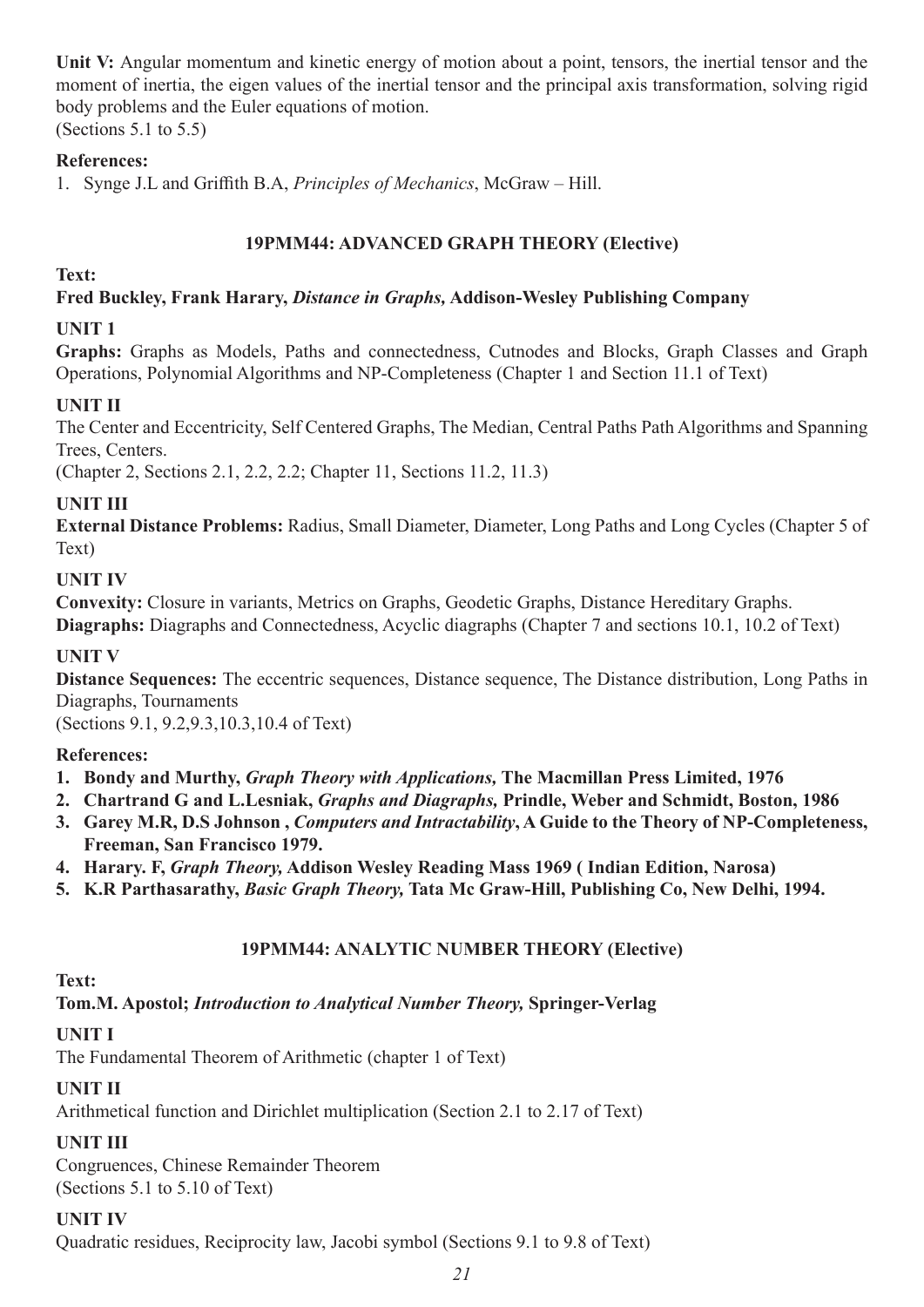# **UNIT V**

Primitive roots, Existence and number of primitive roots. (Sections 10.1 to 10.6 of text)

### **References**

- **1. Emd Groswald,** *Topics from the Theory of Numbers,* **Birkhause**
- **2. G.H Hardy and E.M Wright ,** *Introduction to the Theory of Numbers,* **OxCalculus, Volume 1 ford**

### **19PMM44: COMMUTATIVE ALGEBRA (Elective)**

#### **Text:**

### **N.S Gopalakrishan,** *Commutative Algebra,* **Oxonian Press**

### **UNIT I**

Modules, Free projective, Tenser product of modules, Flat modules (Chapter 1 of Text)

### **UNIT II**

Ideals, Local rings, Localization and applications (Chapter 2 of Text)

# **UNIT III**

Noetherian rings, modules, Primary decomposition, Artinian modules (Chapter 3 of Text)

### **UNIT IV**

Integral domains, Integral extensions, Integrally closed domain, Finiteness of integral closure (Chapter 4 of Text)

### **UNIT V**

Valuation rings, Dedikind domain (Chapter 5 of Text, Theorems 4 and 5 omitted)

### **References:**

- **1. M.F Atiyah and I.G Mac Donald,** *Introduction to Communication Algebra,* **Addison Wesley**
- **2. T.W Hungerford,** *Algebra,* **Springer-Verlag**

#### **19PMM44: REPRESENATION THEORY OF FINITE GROUPS (Elective)**

#### **Text:**

### **Walter Ledermann,** *Introduction to Group Characters,* **Cambridge University Press**

#### **UNIT I**

G-module, Characters, Reducibility, Permutation representations, Complete reducibility, Schur's Lemma (Sections 1.1 to 1.7 of Text)

### **UNIT II**

The commutant algebra, Orthogonality relations, The groups algebra (Section 1.8, 2.1, 2.2 of Text)

#### **UNIT III**

Character table, Character of finite abelian groups, The lifting process, Linear characters (Section 2.3, 2.4, 2.5, 2.6 of Text)

### **UNIT IV**

Induced representations, Reciprocity law, A5, Normal subgroups, Transitive groups, Induced characters of Sn (Sections 3.1, 3.2, 3.3, 3.4, 4.1, 4.2, 4.3 of Text)

### **UNIT V**

Group theoretical applications, Brunside's (p,q) Theorem, Frobenius groups (Chapter 5 of Text)

#### **Reference:**

**1. S.Lang,** *Algebra,* **Addison Wesley**